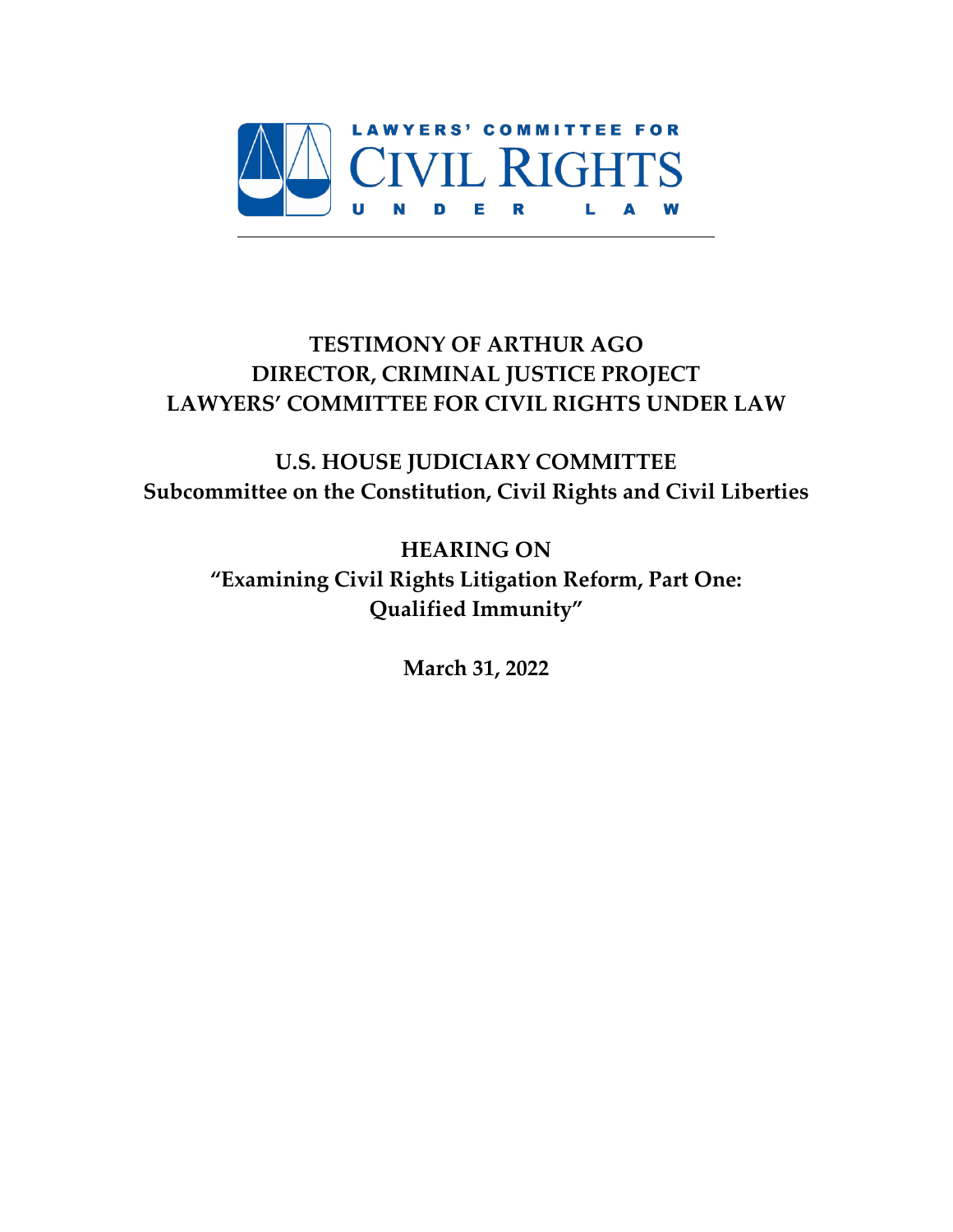Good Morning, Chairman Cohen, Vice Chair Ross, Ranking Member Johnson, and members of this Subcommittee. My name is Arthur Ago, and I am the Director of the Criminal Justice Project at the Lawyers' Committee for Civil Rights Under Law ("Lawyers' Committee"). Thank you for the opportunity to testify today about qualified immunity and how it both undermines civil rights and is a barrier to police accountability. Congress must abolish the doctrine of qualified immunity if victims of police misconduct are to have a meaningful opportunity to pursue justice under the law, particularly Black people and other people of color, who disproportionately bear the brunt of this misconduct.

The Lawyers' Committee has long been on the front lines in the battle for equal rights. We are a nonpartisan, nonprofit organization, formed in 1963 at the request of President John F. Kennedy to enlist the private bar's leadership and resources in combating racial discrimination and the resulting inequality of opportunity. The Lawyers' Committee uses legal advocacy to achieve racial justice, fighting inside and outside the courts to ensure that Black people and other people of color have voice, opportunity, and power to make the promises of our democracy real.

I have been the Director of the Criminal Justice Project at the Lawyers' Committee for nearly three years, after working for close to two decades at the Public Defender Service for the District of Columbia representing indigent children and adults facing serious delinquency and felony criminal charges in Washington, D.C., ultimately serving as its Trial Chief. The Lawyers' Committee combats mass incarceration and strives for equal justice by confronting the ways in which racism infects every stage of the criminal justice system. We challenge laws and policies that criminalize poverty, promote access to justice and representation of indigent people charged with crimes, and advance police accountability and structural reform of police departments. As part of this work, we help educate the public, as well as Congress, about various aspects of policing reform, including the abolishment of the doctrine of qualified immunity.

Police accountability is essential to meaningful police reform. Without accountability, policing culture will not change. And it must change. For many years, police officers have operated within a system that discriminates against Black people and other people of color, over-criminalizes low-level property and drug crimes, and fails to protect communities of color. Police encounters with Black people disproportionately result in civil rights violations, including far too many tragic encounters that end in the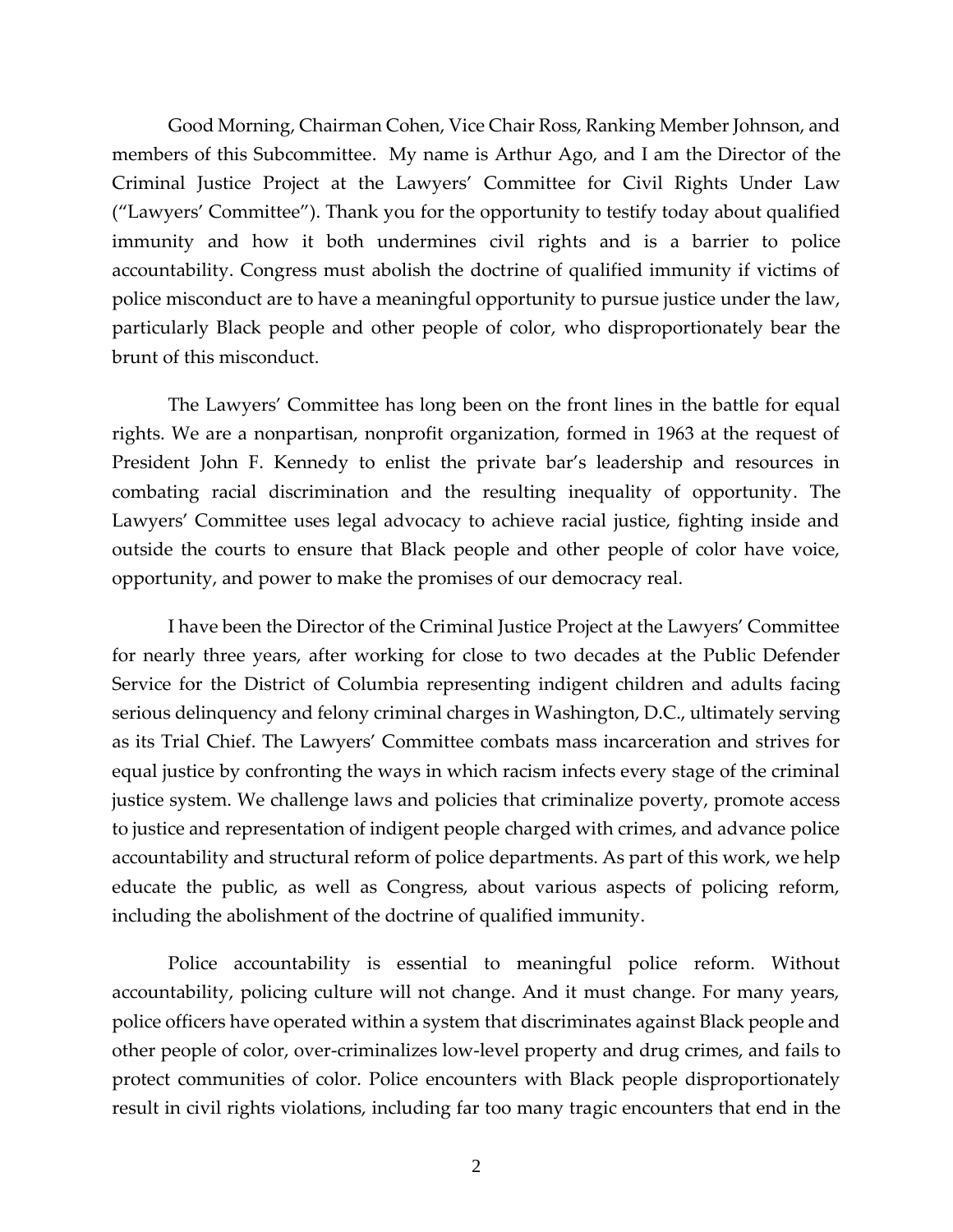killings of men, women, and children of color. Indeed, Black Americans are three times more likely than white Americans to be killed by the police.<sup>1</sup>

In the wake of the killings of George Floyd, Breonna Taylor, and far too many other people of color, Americans demanded change to this flawed system of police accountability. Congress can, and must, play a central role in promoting this kind of transformative change by abolishing the doctrine of qualified immunity. We commend the U.S. House of Representatives for twice passing the George Floyd Justice in Policing Act, which would abolish qualified immunity for police officers, among other commonsense reforms.<sup>2</sup>

But since the George Floyd Justice in Policing Act has yet to be enacted, the judicially-created doctrine of qualified immunity continues to shield police officers who violate the law from facing legal accountability. The lack of any such accountability not only amounts to an impenetrable structural barrier for victims of police brutality seeking justice, but it also sends a resounding message to police officers that they are empowered to act without consequence. The system cannot continue to function under these principles.

Today, I would like to provide you with a short history of the judge-made doctrine of qualified immunity, explain how the doctrine prevents victims of police misconduct from obtaining justice, underscore the devastating impact of police misconduct on people of color, describe real-life examples of how qualified immunity operates to prevent victims of police misconduct from seeking justice, and explain why it is imperative that Congress abolish qualified immunity in order to better serve victims of police misconduct, their broader communities, and the police themselves. Though qualified immunity applies to a variety of public officials, my focus today will be on the applicability of qualified immunity to law enforcement.

<sup>1</sup> Gabriel L. Schwartz & Jaquelyn L. Jahn, *Mapping fatal police violence across U.S. metropolitan areas: Overall rates and racial/ethnic inequities, 2013-2017*, PLOS ONE 15(6) (2020) (finding, based on an analysis of 5,494 policerelated deaths between 2013 and 2017, that Black Americans were on average 3.23 times as likely as white Americans to be killed during a police encounter), *available at*  [https://journals.plos.org/plosone/article?id=10.1371/journal.pone.0229686.](https://journals.plos.org/plosone/article?id=10.1371/journal.pone.0229686)

<sup>2</sup> George Floyd Justice in Policing Act of 2020, H.R. 7120, 116th Congr. (2020); George Floyd Justice in Policing Act of 2021, H.R. 1280, 117th Congr. (2021).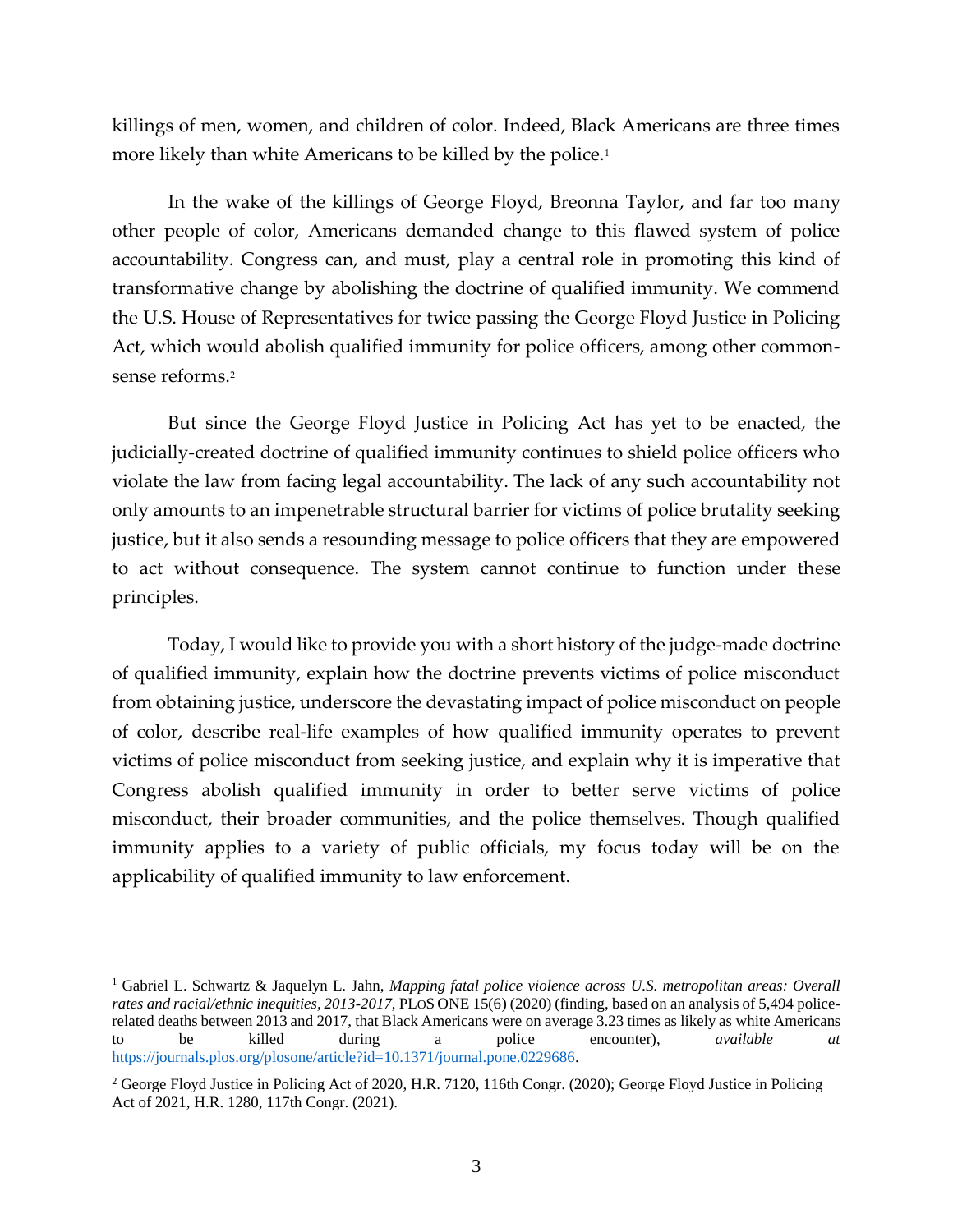#### **I. QUALIFIED IMMUNITY UNDERMINES CIVIL RIGHTS**

Qualified immunity, as applied to police officers, is a fundamentally flawed doctrine because it operates as an ironclad shield to accountability for those officers who commit acts of misconduct, brutality, and even murder. What's more, qualified immunity is not, and has never been, enshrined in statute. It is a judge-made doctrine that does not operate with the imprimatur of a democratically enacted law and that, in practice, endangers the very communities America's police forces are sworn to protect.

In the simplest of terms, qualified immunity undermines civil rights in the United States. In the wake of emancipation and the ratification of the Thirteenth, Fourteenth, and Fifteenth Amendments to the U.S. Constitution, Congress enacted the Civil Rights Act of 1871. The Act, which includes the well-known Section 1983, $3$  was the direct result of a congressional desire to "secure to all citizens the rights so garantied [sic] to them" by the U.S. Constitution.<sup>4</sup> It was a direct response to a persistent refusal by large numbers of Americans, under color of law, to recognize, respect, and protect the constitutional rights of formerly enslaved people.<sup>5</sup> What the Act emphatically did not contain—and what Congress has never legislated—is a way to immunize those who violate others' civil rights under color of law.

Qualified immunity is exactly that: a litigation defense that enables police officers to have an otherwise meritorious civil rights case dismissed even when no one disputes the officers' conduct. It was the Supreme Court of the United States and not Congress, a century after 1871, that ruled that victims of civil rights abuses by police officers may only seek redress in court when a particular right in question was "clearly established" at the time of the violation.<sup>6</sup>

<sup>3</sup> 42 U.S.C. § 1983 provides, in relevant part: "Every person who, under color of any statute, ordinance, regulation, custom, or usage, of any State or Territory or the District of Columbia, subjects, or causes to be subjected, any citizen of the United States or other person within the jurisdiction thereof to the deprivation of any rights, privileges, or immunities secured by the Constitution and laws, shall be liable to the party injured in an action at law, suit in equity, or other proper proceeding for redress …"

<sup>4</sup> *Cong. Globe App'x*, 42nd Cong., 1st Sess., at 210 (Apr. 11, 1871) (statement of Sen. John Sherman).

<sup>5</sup> *See McCord v. Bailey*, 636 F.2d 606, 615 (D.C. Cir. 1980), *cert. denied*, 451 U.S. 983 (1981) ("Restoration of civil authority ... was a major concern," particularly after "increasing numbers of attacks, often fatal, against blacks and Union sympathizers …"); *Stern v. U.S. Gypsum*, 547 F.2d 1329, 1334 (7th Cir. 1977), *cert. denied*, 434 U.S. 975 (1977) (Civil Rights Act of 1871 "was enacted by a Congress acutely aware of the massive and frequently violent resistance in the southern states to federal Reconstruction after the Civil War").

<sup>6</sup> *Pearson v. Callahan*, 555 U.S. 223, 231 (2009) (internal citation omitted).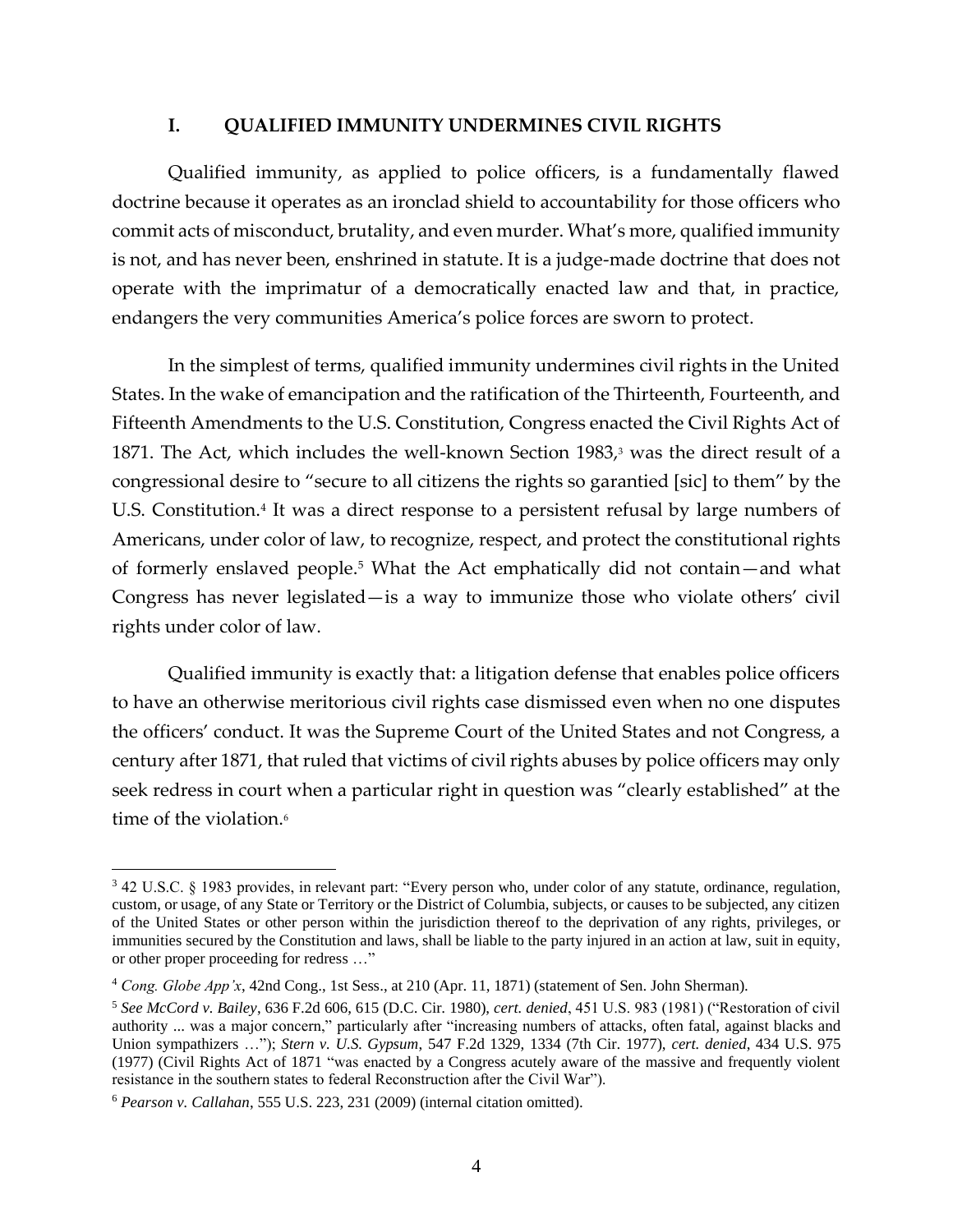In other words, under federal law, qualified immunity requires plaintiffs seeking to hold police officers accountable for misconduct to overcome a daunting hurdle. They must not only show that the officer accused of misconduct violated a constitutional right, but also that the right had been "clearly established" in a previous ruling.<sup>7</sup> The doctrine was created in 1967<sup>8</sup> and refined to its current form in 1982<sup>9</sup> by judges, not Congress, in an attempt by the Supreme Court to balance "the need to hold public officials accountable when they exercise power irresponsibly and the need to shield officials from harassment, distraction, and liability when they perform their duties reasonably."<sup>10</sup>

Over time, however, the Supreme Court has increasingly struck that balance in favor of shielding officers, so much so that now, the doctrine is not just a shield against "harassment, distraction, and liability" for reasonable conduct, but a protection against almost any accountability whatsoever. If a police officer is sued for damages by a victim of police misconduct, the police officer can move to dismiss the case solely on qualified immunity grounds, and does not have to respond to any of the victim's substantive allegations. Such ironclad protections for police officers mean that officers rarely face legal repercussions for their misconduct, and are empowered to continue acting with impunity. This, of course, sends a message to other officers that they, too, can engage in similar misconduct without the threat of any legal liability. As Justice Sotomayor eloquently wrote in her dissenting opinion in *Kisela v. Hughes*, the application of qualified immunity in cases where there is clear evidence of the use of excessive force by police officers "sends an alarming signal to law enforcement officers and the public. It tells officers that they can shoot first and think later, and it tells the public that palpably unreasonable conduct will go unpunished …. [T]here is nothing right or just under the law about this."<sup>11</sup>

As the history of qualified immunity has shown us, it is up to Congress to abolish this inherently unjust judge-made doctrine as it applies to law enforcement officers. Though many states have attempted to abolish the doctrine, the outsized influence of

<sup>7</sup> *See, e.g.*, *Ashcroft v. Al-Kidd*, 563 U.S. 731 (2011).

<sup>8</sup> *Pierson v. Ray*, 386 U.S. 547 (1967).

<sup>9</sup> *Harlow v. Fitzgerald*, 457 U.S. 800 (1982).

<sup>10</sup> *Pearson v. Callahan*, 555 U.S. 223, 231 (2009) (internal citation omitted).

<sup>11</sup> *Kisela v. Hughes*, 138 S. Ct. 1148, 1162 (2018) (Sotomayor, J., dissenting).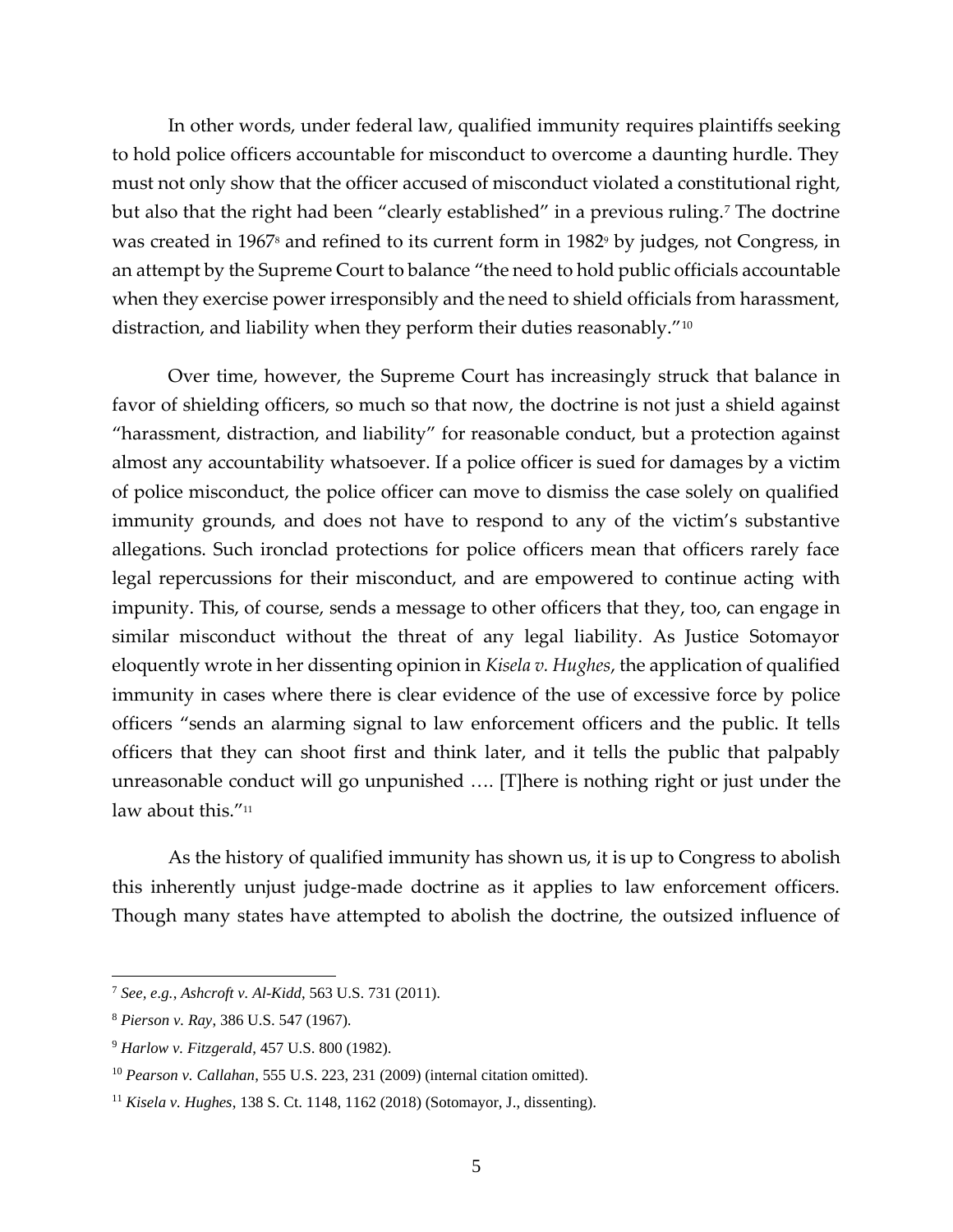police officers and police unions have thwarted nearly every attempt.<sup>12</sup> Between mid-2019 and late 2021, at least 35 state bills attempting to abolish qualified immunity for police officers failed.<sup>13</sup> Even though a handful of states have reformed qualified immunity, those changes are clearly limited to those states, and limited to claims brought only under state law. <sup>14</sup> And ultimately any reliance on the states to abolish and abrogate qualified immunity thwarts the intent of Civil Rights Act of 1871, which was to vindicate the rights of all Americans in all states, equally: a victim of police abuse in Greenwich, CT, where qualified immunity has been reformed, should have no more of an ability to prosecute a civil rights lawsuit than a person 15 minutes away in White Plains, NY, a state that has not abolished qualified immunity. In many cases, the failures to abolish qualified immunity can be attributed to focused lobbying efforts by police officers and unions, who argue that eliminating qualified immunity will make it difficult for police departments to recruit, hire, and retain qualified officers. As I will explain in a moment, these kinds of arguments are unfounded and ignore the benefits to police officers of abolishing qualified immunity.

Recent history also shows that qualified immunity reform is exceedingly unlikely to occur in the federal courts. The Supreme Court has shown over the years an increasing unwillingness to review cases in which qualified immunity was successfully invoked by police defendants, including cases decided as recently as this term. Two unanimous Supreme Court decisions on October 18, 2021, illustrate how the Court continues to broadly interpret qualified immunity in a manner that limits suits against police officers.

In *Rivas-Villegas v. Cortesluna*, police in Union City, California, responded to a domestic violence call.<sup>15</sup> The person suspected of domestic violence came out of the house and was shot twice with beanbag rounds by the police when he put his hands down after being told not to do so. During the course of his arrest, a police officer placed and held his knee on the man's back while the man was lying on the ground. The Supreme Court

<sup>12</sup> Kimberly Kindy, *Dozens of states have tried to end qualified immunity. Police officers and unions helped beat nearly every bill*, THE WASHINGTON POST (Oct. 7, 2021), *available at*  [https://www.washingtonpost.com/politics/qualified-immunity-police-lobbying-state](https://www.washingtonpost.com/politics/qualified-immunity-police-lobbying-state-legislatures/2021/10/06/60e546bc-0cdf-11ec-aea1-42a8138f132a_story.html)[legislatures/2021/10/06/60e546bc-0cdf-11ec-aea1-42a8138f132a\\_story.html.](https://www.washingtonpost.com/politics/qualified-immunity-police-lobbying-state-legislatures/2021/10/06/60e546bc-0cdf-11ec-aea1-42a8138f132a_story.html)

 $^{13}$  *Id.* 

<sup>&</sup>lt;sup>14</sup> Emma Tucker, "States tackling 'qualified immunity' for police as Congress squabbles over the issue," CNN (Apr. 23, 2021), *available at* <https://www.cnn.com/2021/04/23/politics/qualified-immunity-police-reform/index.html> <sup>15</sup> 142 S. Ct. 4 (2021).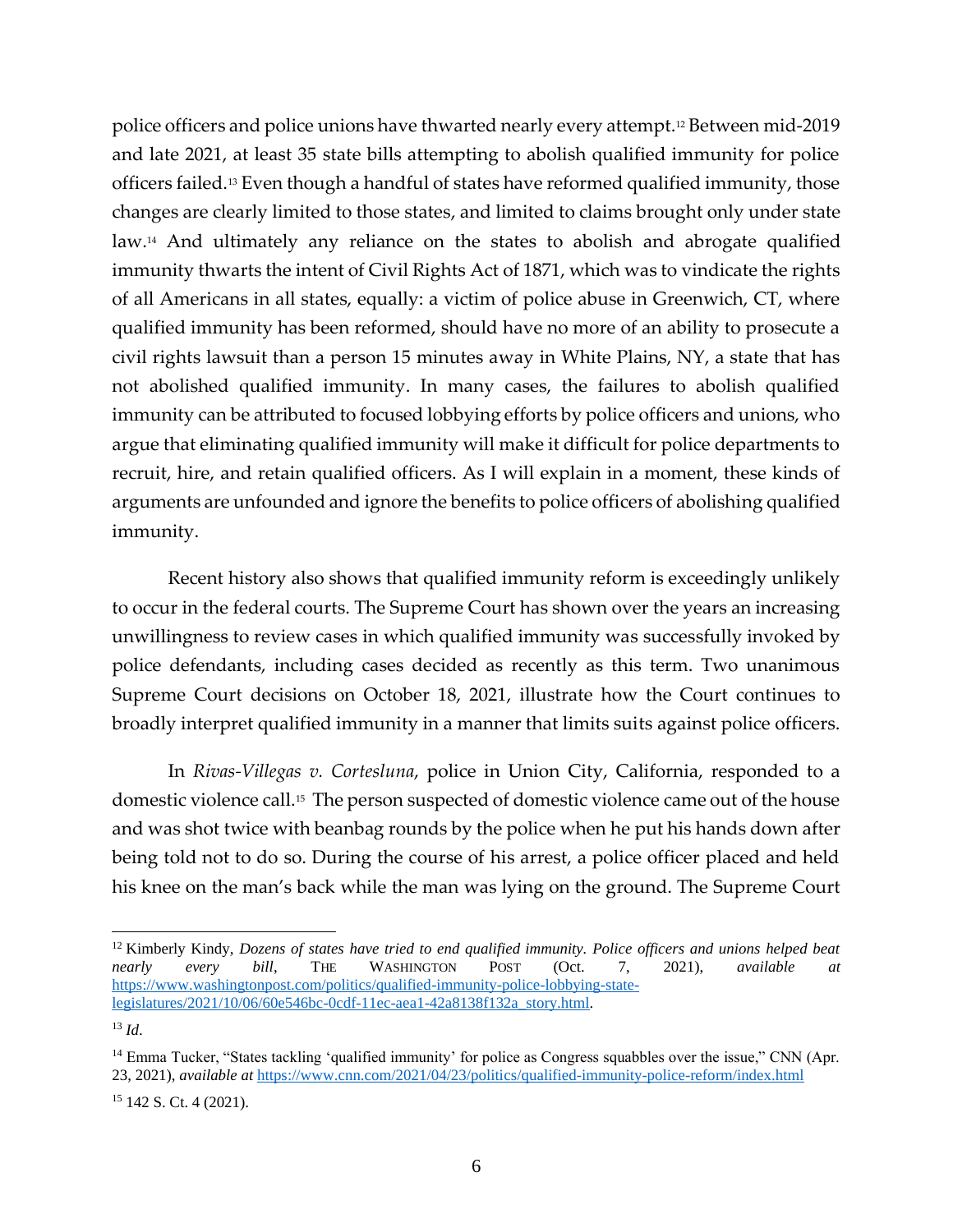unanimously held that the officer was protected from liability by qualified immunity, stressing the absence of a case with sufficiently similar facts to establish that a "clearly established" right had been violated.

On the same day, the Court reached a similar conclusion in *City of Tahlequah v. Bond*. <sup>16</sup> That case arose in a domestic violence situation where police in Tahlequah, Oklahoma, were called by a woman to remove her ex-husband from her home. The police confronted the ex-husband in a garage. While talking to the police, the ex-husband picked up a hammer and held it in a threatening manner. When the ex-husband disobeyed the police order to drop the hammer, police shot and killed him. Like in *Rivas-Villegas,* the Supreme Court ruled that qualified immunity applied due to the absence of a case with sufficiently similar facts.

It is impossible to ascertain whether the police violated civil rights in these two cases because of the fundamental flaw of qualified immunity. In both cases, the U.S. Supreme Court, based on its own judge-made doctrine, prevented the plaintiffs from even having their day in court, thereby preventing a jury from determining whether the plaintiffs' civil rights were violated.

In light of the disheartening pattern of the U.S. Supreme Court ruling against civil rights plaintiffs under the shield of qualified immunity—a shield that the Court itself created—it is clear that the task of abolishing the doctrine must be addressed by Congress. The Lawyers' Committee urges Congress to act expeditiously and decisively to abolish qualified immunity protections for law enforcement officers and to take an important step towards meaningful police reform.

# **II. QUALIFIED IMMUNITY PREVENTS VICTIMS OF POLICE MISCONDUCT FROM OBTAINING JUSTICE**

The fundamental reason that qualified immunity must be abolished is that the doctrine prevents victims of civil rights abuses from being made whole. As a preliminary matter, victims of police misconduct are unable to pursue accountability through internal police disciplinary systems or through the criminal justice system. Chicago is a prime example of the failure of police systems to achieve accountability. The U.S. Department

<sup>&</sup>lt;sup>16</sup> 142 S. Ct. 9 (2021).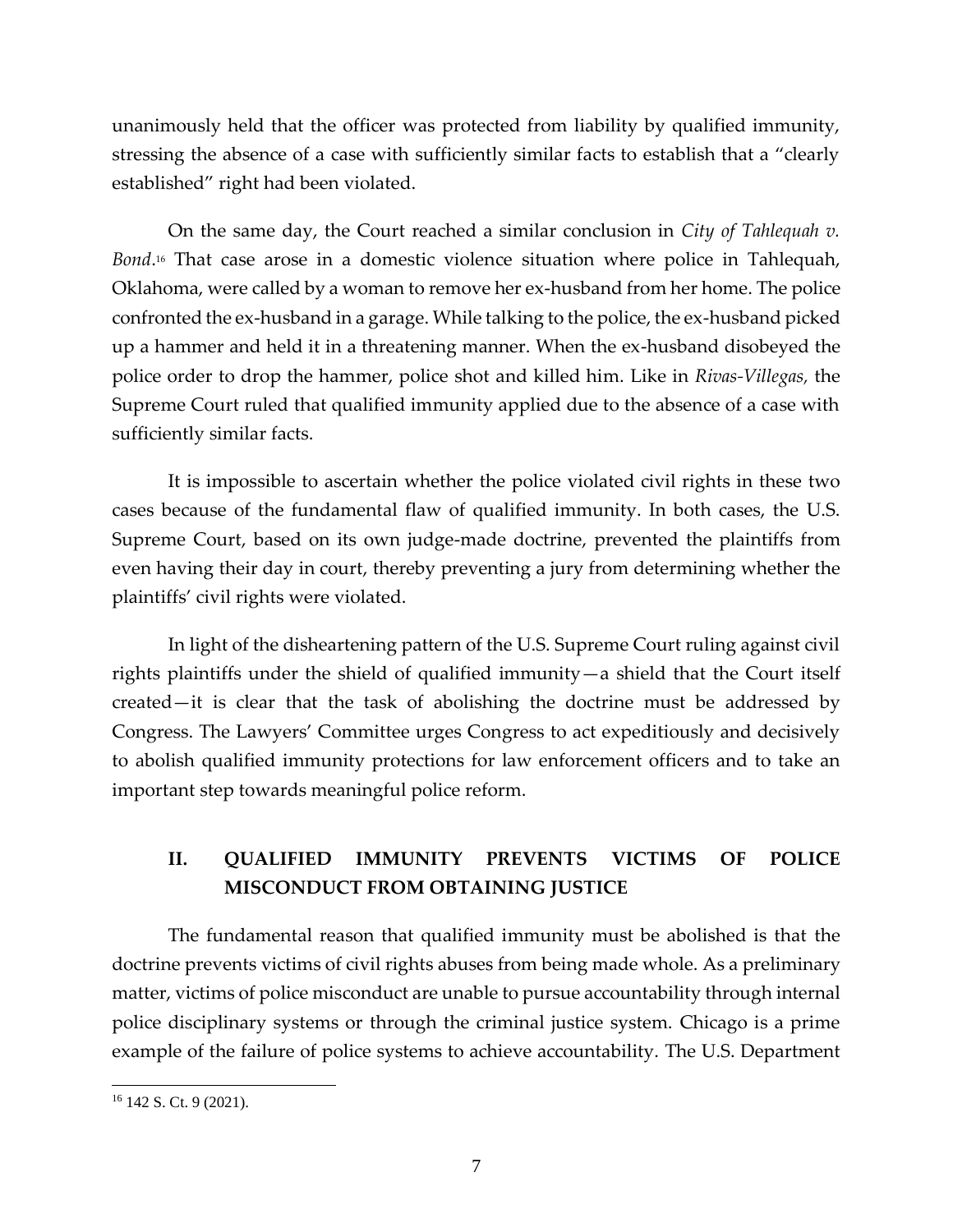of Justice found that between 2004 and 2017, the Chicago Police Department's internal disciplinary system was "broken" and "seldom h[eld] officers accountable for misconduct."<sup>17</sup> During that period, DOJ further found that "without even conducting a disciplinary investigation in over half of those cases, [Chicago] recommended discipline in fewer than 4% of those cases it did examine."<sup>18</sup> Over a five-year period, the Chicago Police Department investigated 409 police shootings and concluded that just two of the shootings were unjustified.<sup>19</sup> Additionally, criminal prosecution of police officers who violate the law is exceedingly rare. Since 2005, the police across the country have fatally shot approximately 15,000 people, but only 110—0.73%—resulted in homicide charges against the police officers responsible. Of those 110, only 42, comprising 0.28%, resulted in convictions.<sup>20</sup> This leaves victims of police misconduct with only one avenue for accountability: civil court, where they encounter the exceedingly high hurdle of qualified immunity.

Under the judge-made doctrine of qualified immunity, federal courts apply a twopart test: first, whether the police officer violated a federal statutory or constitutional right, and second, whether the unlawfulness of their conduct was "clearly established at the time."<sup>21</sup> When analyzing these two prongs, judges are tasked with balancing "the need to hold public officials accountable when they exercise power irresponsibly and the need to shield officials from harassment, distraction, and liability when they perform their duties reasonably."<sup>22</sup> Over time, however, federal courts—including and especially the Supreme Court—have watered down this balancing test in a way that better protects officers from liability and redefines the limits of the doctrine in a manner that runs counter to the underlying purpose of civil rights laws. Today, qualified immunity protects officers from almost any accountability whatsoever. In the words of the Supreme

<sup>17</sup> U.S. Dep't of Justice, Investigation of the Chicago Police Department (Jan. 13, 2017), *available at* [https://www.justice.gov/opa/file/925846/download.](https://www.justice.gov/opa/file/925846/download)

 $^{18}$  *Id.* 

<sup>19</sup> *Id.*

<sup>20</sup> Amelia Thomson-DeVeaux, Nathaniel Rakich, and Likhitha Butchireddygari, *Why It's So Rare For Police Officers To Face Legal Consequences*, FiveThirtyEight (June 2, 2020), *available at* [https://fivethirtyeight.com/features/why](https://fivethirtyeight.com/features/why-its-still-so-rare-for-police-officers-to-face-legal-consequences-for-misconduct/)[its-still-so-rare-for-police-officers-to-face-legal-consequences-for-misconduct/.](https://fivethirtyeight.com/features/why-its-still-so-rare-for-police-officers-to-face-legal-consequences-for-misconduct/)

<sup>21</sup> *District of Columbia v. Wesby*, 138 S. Ct. 577, 589 (2018).

<sup>22</sup> *Pearson*, 555 U.S. at 231.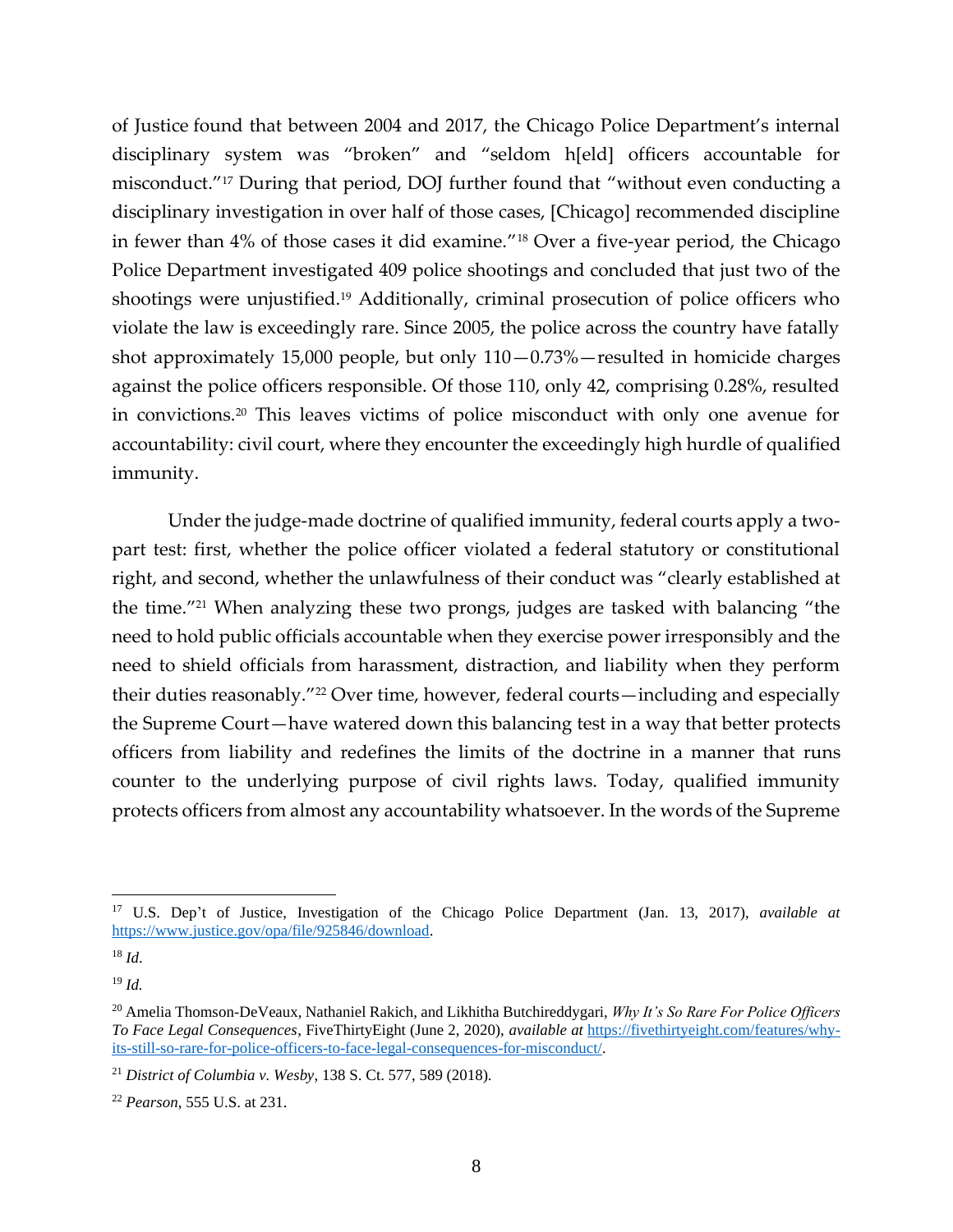Court, qualified immunity protects "all [police officers] but the plainly incompetent or those who knowingly violate the law."<sup>23</sup>

As an initial observation, the ability of a police misconduct victim to sue only officers who are plainly incompetent or knowingly violate the law contradicts both the spirit and letter of civil rights laws. Take for example a person's civil rights claim that a police officer falsely arrested her without probable cause, seemingly exposing that officer to liability for violating her civil rights.<sup>24</sup> To be clear, that officer retains the defense at trial that the arrest was, in fact, reasonable because the officer had probable cause. The essential problem is that courts have interjected themselves into the calculus before there even is a trial—before the evidence can be evaluated by a jury, including whether the parties are credible in their claims—and ask whether the officer was plainly incompetent or knowingly violated the law. In the end, the question of whether the officer's arrest was reasonable and based on probable cause, which is what the law requires, is never even considered let alone answered, thanks to the doctrine of qualified immunity. The final result is that police officers are never forced to face their accusers in court and thus never held accountable for civil rights violations such as this one.

This lack of accountability is rooted in two fundamental problems that are baked into the qualified immunity test itself. First, there is a fatal flaw in the second prong of the qualified immunity test, which requires that a right be "clearly established" in order for a law enforcement officer to be subject to liability for violating it. And second, there is a fatal flaw in how the current two-prong qualified immunity test is applied.

# **A. Plaintiffs Are Unable to Pass the "Clearly Established" Second Prong of the Qualified Immunity Test Because It Requires Too Much Specificity.**

The second prong of the Supreme Court's qualified immunity test requires a court to determine whether a right "was clearly established at the time an action occurred" before permitting a lawsuit to proceed.<sup>25</sup> Although the Supreme Court held that the

<sup>23</sup> *Malley v. Briggs*, 475 U.S. 335, 341 (1986).

<sup>24</sup> *See, e.g., Groman v. Township of Manalapan*, 47 F.3d 628, 636 (3d Cir. 1995) ("[W]here the police lack probable cause to make an arrest, the arrestee has a claim under § 1983 for false imprisonment based on a detention pursuant to that arrest.").

<sup>25</sup> *Harlow*, 457 U.S. at 818.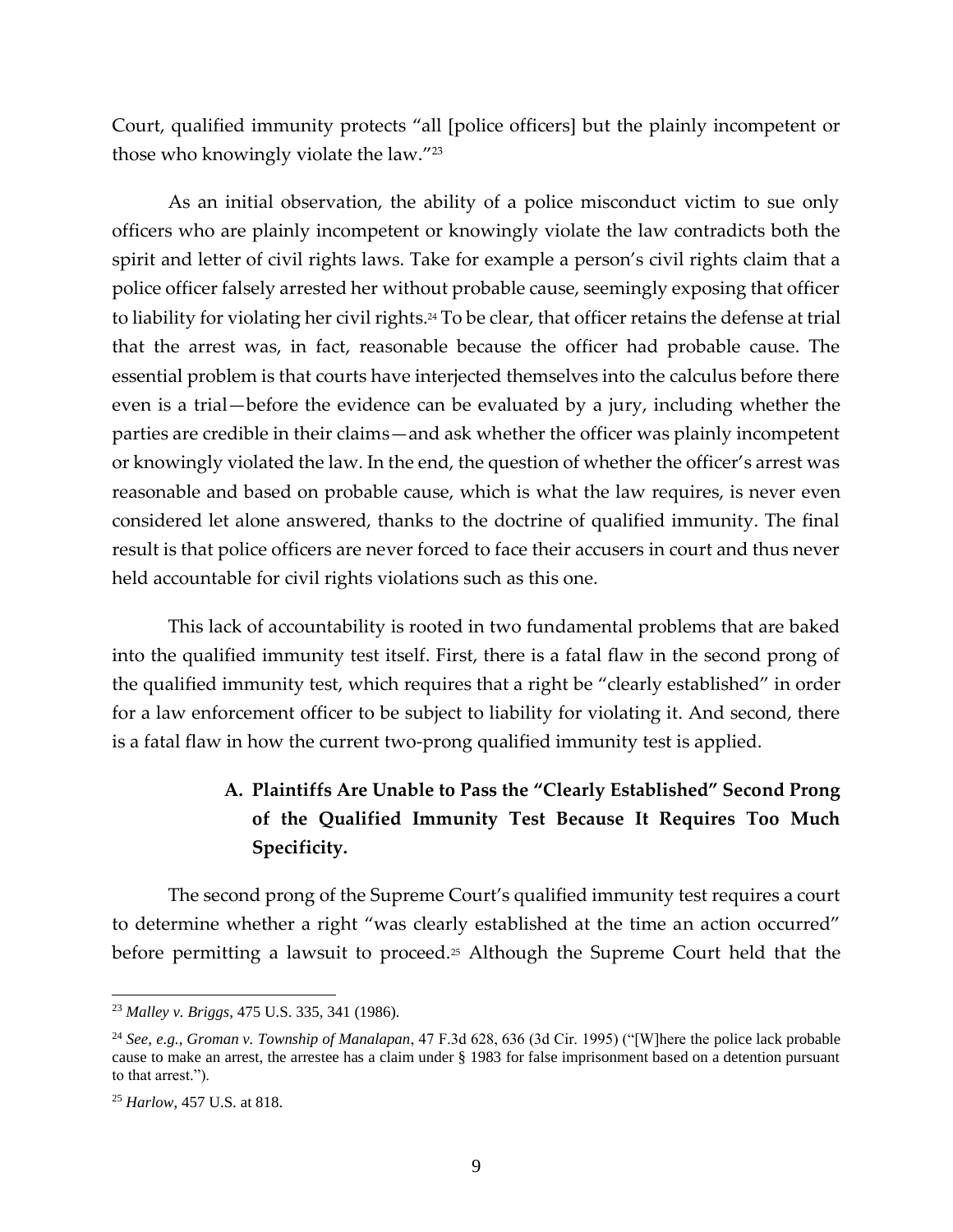second prong "does not require a case directly on point for a right to be clearly established,"<sup>26</sup> it has also directed "clearly established law must be 'particularized' to the facts of the case."<sup>27</sup> Despite repeated court precedent that cases with *similar* facts should define what is "clearly established" law, courts, including the Supreme Court, have demanded much more *specificity*. One context in which this has become increasingly clear is in cases related to a police officer's use of excessive force. The Supreme Court has repeatedly recognized that "specificity is especially important in the Fourth Amendment context, where … it is sometimes difficult for an officer to determine how the relevant legal doctrine, here, excessive force, will apply to the factual situation the officer confronts."<sup>28</sup> This trend toward specificity has transformed qualified immunity into a doctrine of protection against almost any accountability whatsoever.

Thus, to avoid dismissal, a civil rights plaintiff is left to identify a precedent published by the Supreme Court or a federal Circuit Court of Appeals governing the jurisdiction—which includes facts or circumstances that are very close to, if not virtually identical with, those in the plaintiff's case. In practice, a court in almost any case will be able to distinguish the facts in a manner that creates a difference between the case before the court and the precedent put forth by a civil rights plaintiff. Therefore, courts too often rule that plaintiffs have not demonstrated that their rights were "clearly established." This has led to absurd results.

For example, in 2018 in *Baxter v. Bracey*, the Sixth Circuit found an officer had qualified immunity after he instructed a police dog to attack a burglary suspect who was sitting on the ground in a residential basement with his hands up, in surrender.<sup>29</sup> The victim pointed to past Sixth Circuit precedent that held an officer clearly violated the Fourth Amendment when he used a police dog without warning against an unarmed residential burglary suspect who was lying on the ground with his hands at his sides. 30 Yet, the Sixth Circuit concluded that the plaintiff failed to point to "any case law

<sup>26</sup> *Kisela*, 138 S. Ct. at 1152 (quoting *White*, 137 S. Ct. at 551).

<sup>27</sup> *Id.* (citing *Anderson v. Creighton*, 483 U.S. 635, 640 (1987)).

<sup>28</sup> *Mullenix v. Luna*, 577 U.S. 7, 12 (2015) (quoting *Saucier v. Katz*, 533 U.S. 194, 205 (2001)) (internal quotations omitted).

<sup>29</sup> 751 F. App'x 869, 872 (2018); *cert. denied,* 140 S. Ct. 1862, 1865 (2020) ("I continue to have strong doubts about our § 1983 qualified immunity doctrine. Given the importance of this question, I would grant the petition for certiorari.") (Thomas, J. dissenting from denial of certiorari).

<sup>30</sup> *Campbell v. City of Springboro*, 700 F.3d 779, 789 (6th Cir. 2013).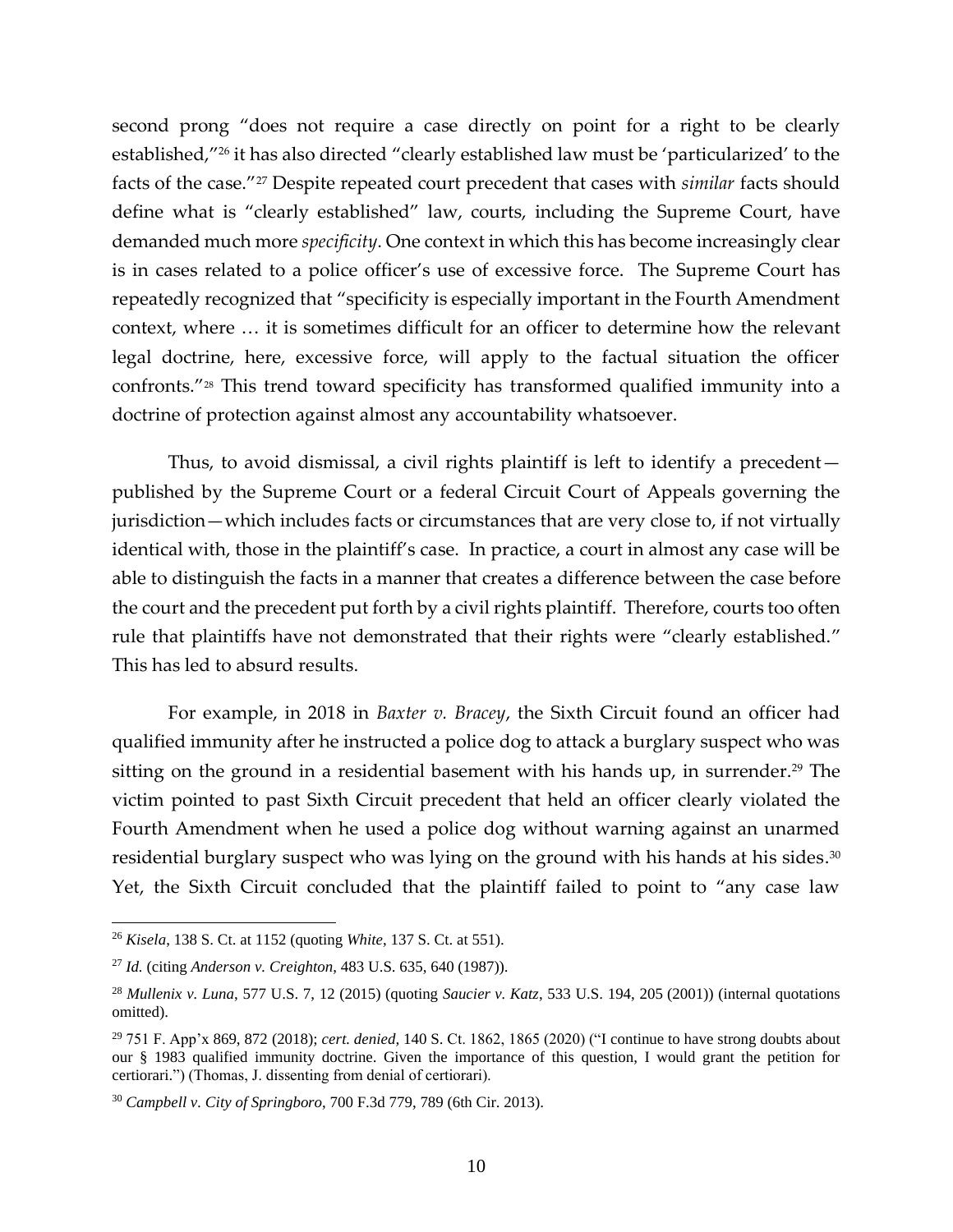suggesting that [a suspect] raising his hands, on its own" was enough to put the officer in the case on notice that his actions were unlawful.<sup>31</sup> This is but one of many troubling examples of how generality in the qualified immunity inquiry is actually not generality, but specificity. Making the issue worse, the Supreme Court has refused to provide any further guidance on what level of factual similarity is needed, $32$  resulting in courts demanding a higher level than what is attainable by plaintiffs. As a result, this prong has transformed qualified immunity into an absolute shield against officer accountability.

The "clearly established" prong also creates the danger of inconsistent standards of justice across the country. Courts have ruled that a clearly established right must be one recognized by the Supreme Court, the U.S. Court of Appeals with jurisdiction over where the violation occurred, or the state supreme court of that jurisdiction.<sup>33</sup> This means that a clearly established right in the District of Columbia might not be one recognized across the Potomac River in Arlington, VA—something that Congress in 1871 surely did not intend.

### **B. Courts Do Not Have to Consider the First Prong of the Qualified Immunity Test, Making Future Accountability Unachievable.**

The second problem with the Supreme Court's two-prong test is that it no longer requires both of its two prongs, further eroding the ability of victims to hold law enforcement accountable. In 2001, the Supreme Court was clear that a trial judge must first consider whether the victim's constitutional rights were violated, followed by a consideration of whether those rights were clearly established at the time.<sup>34</sup> By 2009, though, the Supreme Court in *Pearson v. Callahan*<sup>35</sup> discarded the strict order of the two-

<sup>&</sup>lt;sup>31</sup> Add pin cite.

<sup>32</sup> *See United States v. Lanier*, 520 U.S. 259, 271 (1997) ("In some circumstances, as when an earlier case expressly leaves open whether a general rule applies to the particular type of conduct at issue, a very high degree of prior factual particularity may be necessary. But general statements of the law are not inherently incapable of giving fair and clear warning, and in other instances a general constitutional rule already identified in the decisional law may apply with obvious clarity to the specific conduct in question...." (internal citations omitted)).

<sup>33</sup> *See, e.g.*, *Wilson v. Layne*, 141 F.3d 111, 114 (4th Cir. 1998), *aff'd*, 526 U.S. 603 (1999) (clarifying that the law is clearly established only when it has been decided by the Supreme Court, the appropriate United States Court of Appeals, or the highest court of the forum state).

<sup>34</sup> *See Saucier v. Katz*, 533 U.S. 194, 200 (2001) ("[T]he first inquiry must be whether a constitutional right would have been violated on the facts alleged; second, assuming the violation is established, the question whether the right was clearly established must be considered on a more specific level ….").

<sup>35</sup> 555 U.S. 223 (2009).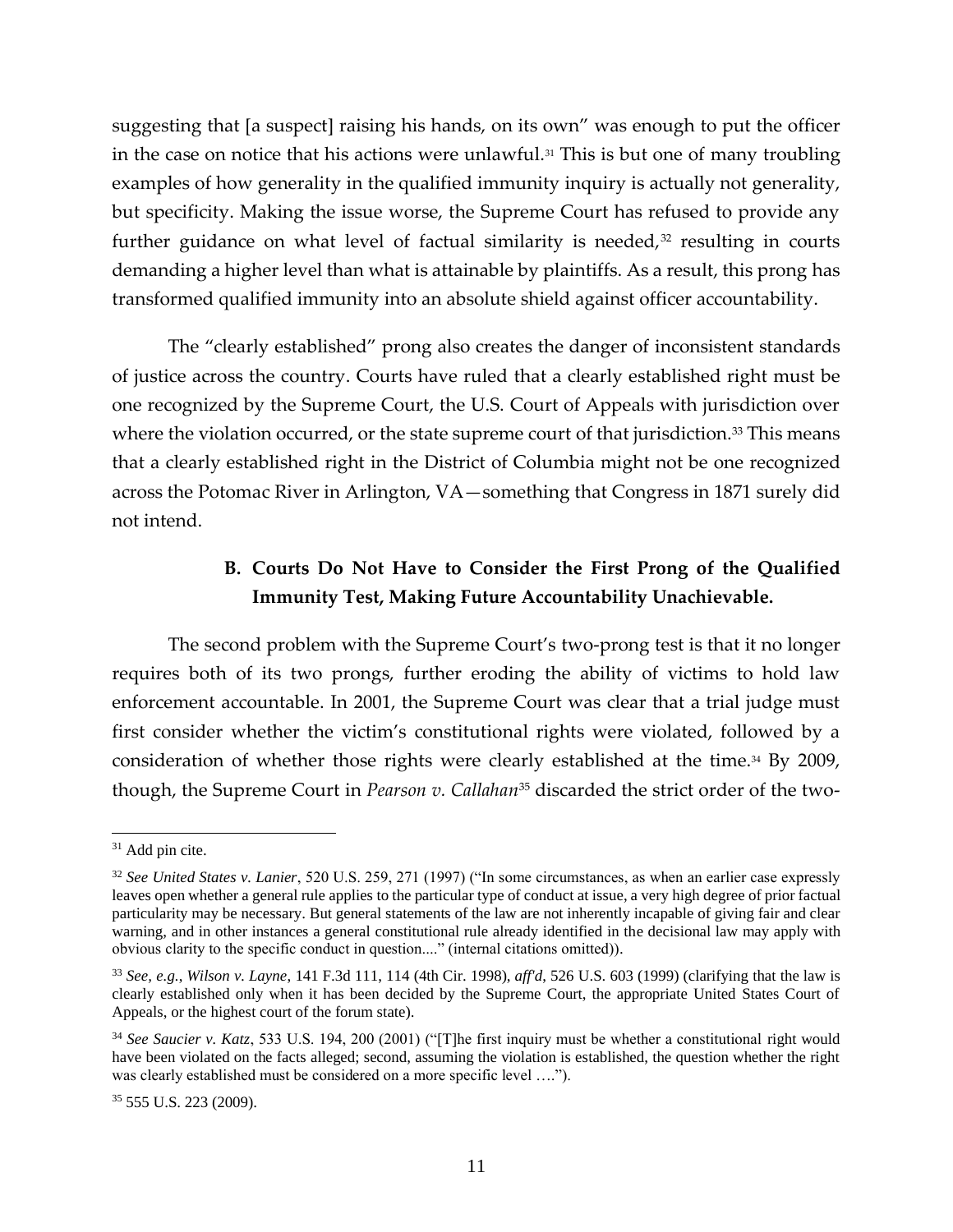prong test, thereby expanding this shield against officer accountability. *Pearson* held that courts may consider the second question in the qualified immunity analysis before the first. In other words, judges may now hold that a right was not clearly established, without ever having to address whether a constitutional right has even been violated. This prevents further developments in the law because courts can circumvent the merits of the suit by finding that no clear right existed. In turn, there would be no precedent created that establishes the right for the future, meaning defendant-law enforcement officers could continue their pattern of misconduct while continuing to argue that the right has not been clearly established.<sup>36</sup>

By not having to consider the first prong, courts never have to determine whether specific facts, if proven, amount to civil rights violations. In 2001, victims of police misconduct might not have been able to successfully sue because the facts underlying their claims had not yet been clearly established civil rights violations. But at least courts were forced to consider the first prong of qualified immunity in examining these cases: whether there was a violation of constitutional rights. To this extent, based on specific case facts, courts could clearly establish a constitutional violation so that future plaintiffs who experienced similar facts would be able to prosecute their lawsuits. After 2009, though, and the Supreme Court's ruling that the first prong of the qualified immunity test did not actually have to be considered first, constitutional rights are prone to be frozen in time. The country is now faced with a Catch-22: how can plaintiffs demonstrate that a right is clearly established when courts can refuse to clearly establish them?

These limitations are compounded by the real-world impact of qualified immunity. Specifically, the collateral order doctrine, when applied to qualified immunity cases, effectively gives police officers at least three chances to have lawsuits against them thrown out at the appellate level. First, if a district court denies qualified immunity at the motion-to-dismiss stage, the officer can file an interlocutory appeal. Second, if the first appeal is unsuccessful and the district court denies qualified immunity at the summary judgment stage, the officer can then appeal a second time. And third, if the second appeal is denied, the case goes to trial and the officer may, yet again, appeal. The practical result is a Hobson's choice for civil rights plaintiffs: either litigate the question of qualified immunity across years of time-consuming and expensive litigation that often ends in a

<sup>36</sup> Aaron L. Nielson & Christopher J. Walker, *The New Qualified Immunity*, 89 S. CAL. L. REV. 1, 5 (2015).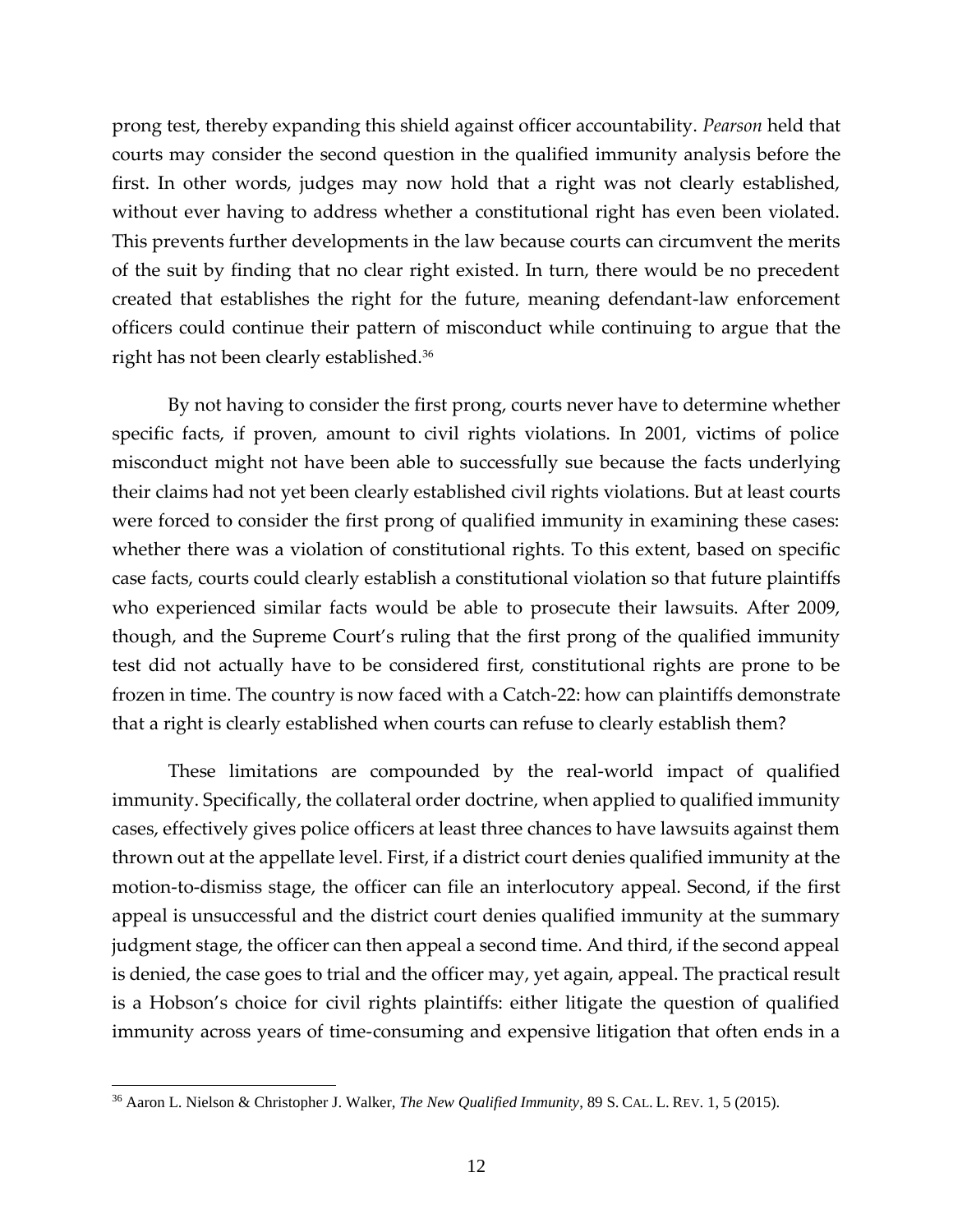result favorable to the officer, or do not bother to seek justice at all. In a 2011 study of more than 40 attorneys or law firms with multiple civil rights cases from 2006 through 2011, "[n]early every respondent, regardless of the breadth of her experience, confirmed that concerns about the qualified immunity defense played a substantial role at the screening stage."<sup>37</sup> Victims of police misconduct can be now effectively shut out of court—something that Congress in 1871 never intended, and something that this Congress should find deeply troubling.

# **III. QUALIFIED IMMUNITY DISPROPORTIONATELY PREVENTS BLACK PEOPLE AND OTHER PEOPLE OF COLOR FROM SEEKING REDRESS**

The issues inherent in the qualified immunity doctrine make it unworkable and nearly impossible for civil rights victims to be made whole. And this hurdle disproportionately affects people of color—particularly Black Americans. People of color experience fear of police violence at far greater rates than white people. One recent study found that among a nationwide sample, approximately 45% of the Black respondents preferred to be robbed or burglarized than to have unprovoked contact with officers compared to just 18% of white respondents feeling that way.<sup>38</sup> This fear is rooted in reality: empirical evidence shows that Black Americans suffer the most from injustice by the police. Although Black people make up only about 13% of the total U.S. population, Black Americans account for 26% of those killed by police and about 37% of those killed while unarmed. <sup>39</sup> In short, Black people killed by police are more than twice as likely to be unarmed as white people.<sup>40</sup> Indeed, for young men, police violence is a leading cause of death that is disproportionately borne by young Black men. 41 Approximately 1 in 1,000

<sup>37</sup> Alexander A. Reinert, *Does Qualified Immunity Matter?*, 8 U.ST. THOMAS L.J. 477, 492 (2011).

<sup>38</sup> Justin T. Pickett, Amanda Graham, Francis T. Cullen, *The American Racial Divide in Fear of the Police*, CRIMINOLOGY (forthcoming 2022), *available at* [https://onlinelibrary.wiley.com/doi/10.1111/1745-9125.12298.](https://onlinelibrary.wiley.com/doi/10.1111/1745-9125.12298)

<sup>39</sup> German Lopez, *There are huge racial disparities in how US police use force*, VOX (Nov. 14, 2018), *available at*  [https://www.vox.com/identities/2016/8/13/17938186/police-shootings-killings-racism-racial-disparities.](https://www.vox.com/identities/2016/8/13/17938186/police-shootings-killings-racism-racial-disparities)

<sup>40</sup> Justin Nix, Bradley A. Campbell, Edward H. Byers & Geoffrey P. Alpert, *A Bird's Eye View of Civilians Killed by Police in 2015*, 16 Criminology and Public Policy 309, 309 (Feb. 2017).

<sup>41</sup> *See* Frank Edwards, Hedwig Lee & Michael Esposito, *Risk of being killed by police use of force in the United States by age, race-ethnicity, and sex*, 116 Proceedings of the National Academy of Sciences 16793, 16793–94, Aug. 2019, *available at* https://www.pnas.org/content/116/34/16793?source=post\_page-----1a2ce329f8e0-----------------------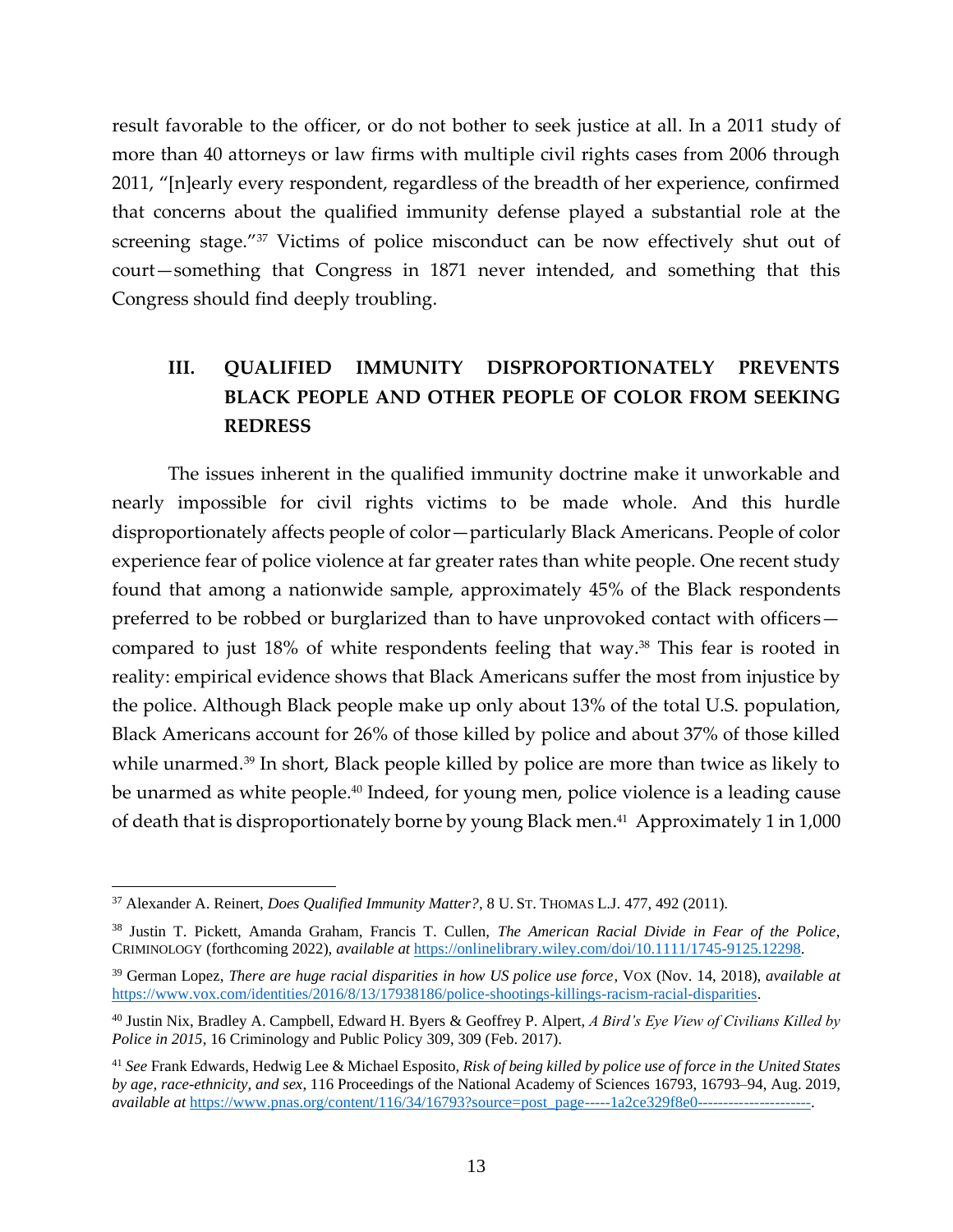Black men are killed by police—a rate 2.5 times higher than for white men. $42$  And police use force in their interactions with Black people 3.6 times more often than with white people, regardless of whether death is a result.<sup>43</sup>

In addition to use of force, police disproportionately enforce laws against Black people across the country. For example, in San Francisco in the second half of 2018, Black people amounted to 5 percent of the city's population but represented 26 percent of all police stops.<sup>44</sup> In Washington, D.C., while there is little difference in rates of drug use, there are significant disparities between white and Black people in drug arrests: almost 9 out of 10 arrests for drug possession are of Black people.<sup>45</sup> And for many years, the New York Police Department engaged in widespread racial profiling of Black and Latinx residents as reflected in its stop and frisk policies.<sup>46</sup> This troubling pattern of misconduct persists: a recent report found that NYPD's Internal Affairs Bureau investigated 2,947 civilian complaints related to race-and-bias-based policing from 2014-2019—and did not substantiate a single one. 47 Across the country, communities of color are intentionally targeted and disproportionately charged with violations of law.<sup>48</sup>

The devastating impact of police abuse on communities of color, along with the high burdens to overcome a qualified immunity defense, has created a crisis of legitimacy for law enforcement, thereby undermining public safety in the very communities police aim to protect. When communities of color suffer from police injustice, and federal courts

<sup>42</sup> *Id.*

<sup>43</sup> Center for Policing Equity, *The Science of Justice: Race, Arrests, and Police Use of Force*, at 15 (July 2016), *available at* [https://policingequity.org/images/pdfs-doc/CPE\\_SoJ\\_Race-Arrests-UoF\\_2016-07-08-1130.pdf.](https://policingequity.org/images/pdfs-doc/CPE_SoJ_Race-Arrests-UoF_2016-07-08-1130.pdf)

<sup>44</sup> Darwin Bond Graham, *Black people in California are stopped far more often by police, major study proves*, The Guardian (Jan 3, 2020), *available at* [https://www.theguardian.com/us-news/2020/jan/02/california-police-black](https://www.theguardian.com/us-news/2020/jan/02/california-police-black-stops-force)[stops-force.](https://www.theguardian.com/us-news/2020/jan/02/california-police-black-stops-force)

<sup>45</sup> Washington Lawyers' Committee for Civil Rights and Urban Affairs, *Racial Disparities in Arrests in the District of Columbia, 2009-2011*, 2-3 (July 2013), *available at* [https://www.washlaw.org/pdf/wlc\\_report\\_racial\\_disparities.pdf.](https://www.washlaw.org/pdf/wlc_report_racial_disparities.pdf)

<sup>46</sup> *Floyd v. City of New York*, 959 F. Supp. 2d 540, 663 (S.D.N.Y. 2013) (finding that "NYPD implements its policies regarding stop and frisk in a manner that intentionally discriminates based on race" and that "the use of race is sufficiently integral to the policy of targeting 'the right people' that the policy depends on express racial classifications."). *See also Davis v. New York*, 10-cv-0699-AT (S.D.N.Y.) (challenging NYPD's racially discriminatory and unconstitutional trespass-enforcement practices in public housing); *Ligon v. City of New York*, 12 cv-2274 (S.D.N.Y.) (challenging NYPD's discriminatory stops and arrests in private buildings it patrolled).

<sup>47</sup> Tenth Report of Independent Monitor, *Davis et al. v. City of New York, et al.*, 10-cv-0699-AT, Dkt. No. 496, at 73.

<sup>48</sup> *See, e.g.*, U.S. Dep't of Justice, Investigation of the Ferguson Police Department, 62 (March 4, 2015); Jamie Fellner, *Race, Drugs, and Law Enforcement in the United States*, 20 Stan. L. & Pol'y Rev. 257 (2009).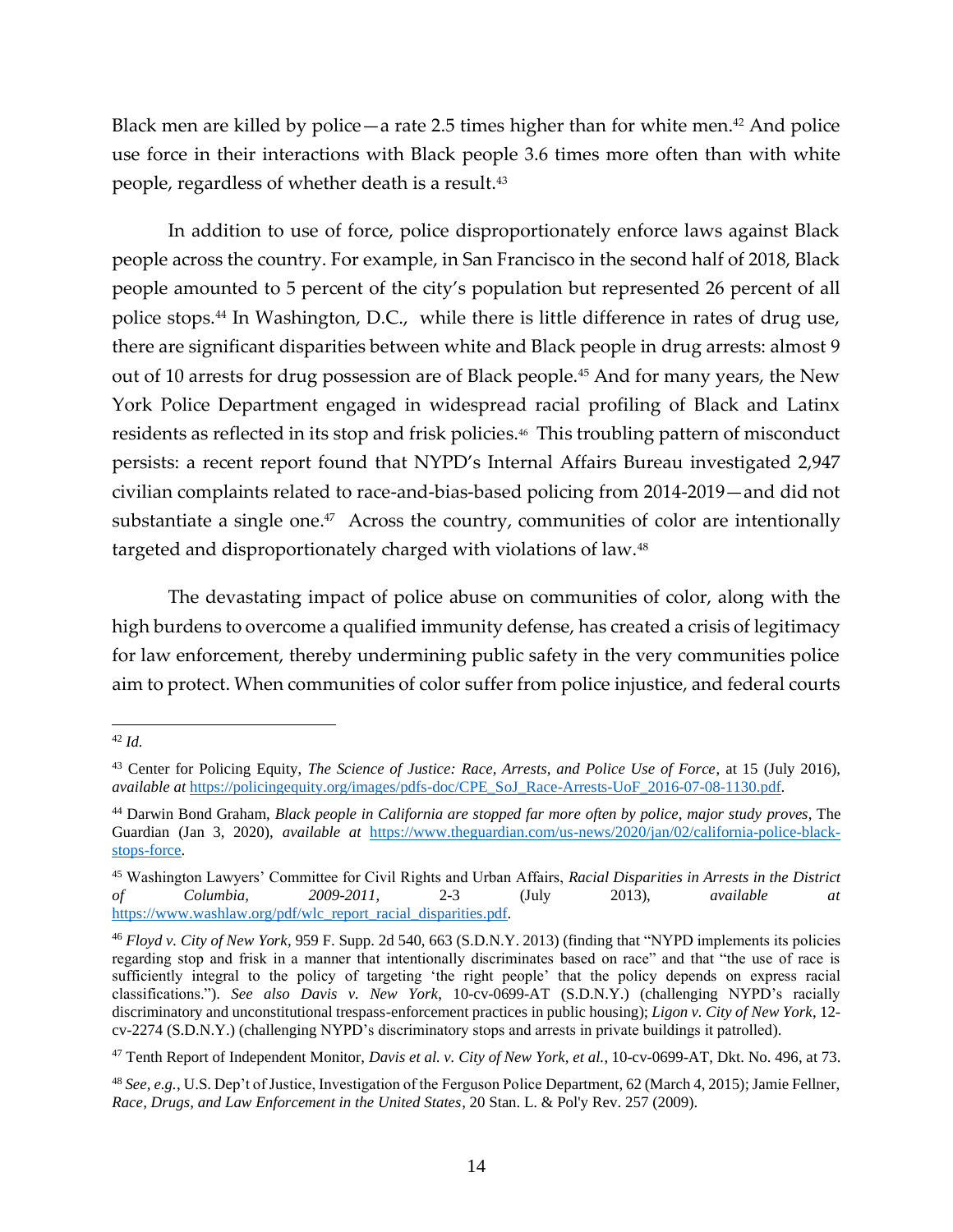use qualified immunity to shield officers from liability, those communities begin to view the federal courts as illegitimate. It sends the wrong message to people of color that police officers are above the law. This, in turn, denigrates people of color, and undermines their confidence in our institutions. As a result, the federal courts are transformed from havens for civil rights abuse victims to places where state-sanctioned violence is not remedied.

#### IV. **REAL-LIFE EXAMPLES OF QUALIFIED IMMUNITY ESTABLISH HOW POLICE AVOID ACCOUNTABILITY**

There are many tragic examples how the "clearly established" standard has enabled officer wrongdoing without legal remedy. These are just four examples of the absurd results that qualified immunity has yielded.

In the first example, police officers were called to a home because a man was suicidal, was holding a gasoline can, and was threatening to set himself on fire.<sup>49</sup> Despite one officer shouting out, "[i]f we tase him, he is going to light on fire," the police nevertheless used their tasers after the man doused himself with gasoline, causing his death. The man's widow sued the police officers. But the U.S. Court of Appeals for the Fifth Circuit ruled that the case should have been dismissed on qualified immunity grounds because the officers' use of a taser, which they correctly predicted would result in a suicidal man covered in gasoline being set on fire, was reasonable under the specific circumstances of the case.<sup>50</sup> In short, the court determined without trial that the widow failed to meet the first prong of the qualified immunity test, which is that the police violated her deceased husband's constitutional rights. The man's widow, who had called the police so that they could assist her husband, was thus prevented from holding the police accountable after the police caused the very thing that she wanted them to prevent—her husband's death.

In another case, police officers pursued a criminal suspect into an unrelated family's backyard where one adult and six minor children happened to be playing.<sup>51</sup> An officer entered the backyard area and demanded that they all get on the ground, and everyone including the minor children complied. While the family was laying down as

<sup>49</sup> *Ramirez v. Guadarrama*, 3 F.4th 129, 132 (5th Cir. 2021).

<sup>50</sup> *Id*. at 137.

<sup>51</sup> *Corbitt v. Vickers*, 929 F.3d 1304, 1318 (11th Cir. 2019).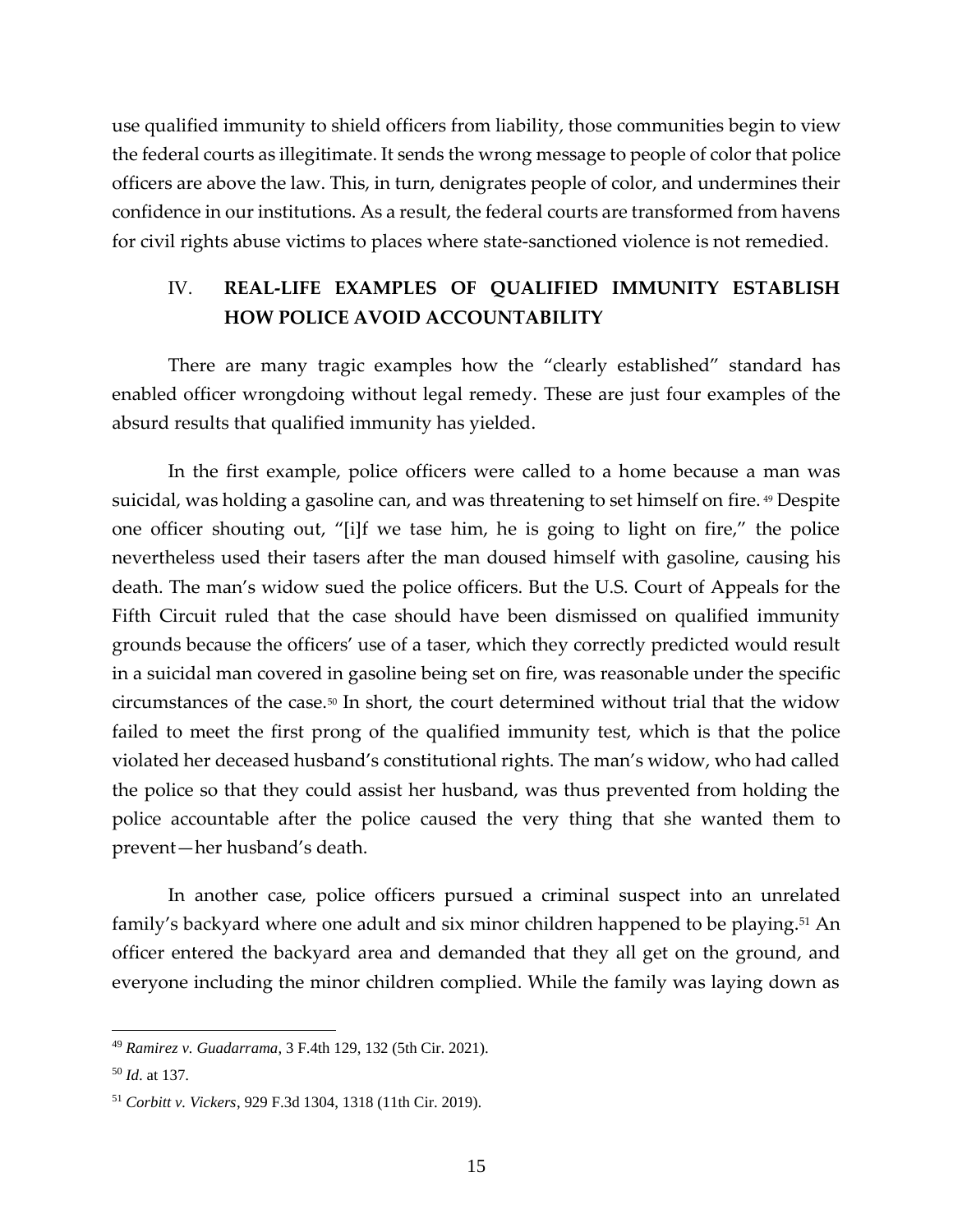demanded by the officer, the family's pet dog approached the family, but did not show any aggression or pose a threat to the officers. One of the officers started firing shots at the dog. He repeatedly missed, but struck a ten-year-old who was still lying on the ground nearby, resulting in the child suffering severe pain and requiring ongoing medical care. The boy's mother sued the officer who shot her son, but the case was dismissed on qualified immunity grounds after review by the U.S. Court of Appeals for the Eleventh Circuit. The court "conclude[d] that [the mother's] argument cannot overcome [the police officer's] claim of qualified immunity. No case capable of clearly establishing the law for this case holds that a temporarily seized person—as was [the child] in this case—suffers a violation of his Fourth Amendment rights when an officer shoots at a dog—or any other object—and accidentally hits the person." $\frac{52}{2}$  The court, in this way, ruled that the plaintiff failed to pass the second prong of the qualified immunity test, finding that the boy's rights were not clearly established with specificity at the time of the shooting.

In yet another case, police investigating an idling car found a man asleep at the wheel.<sup>53</sup> A police officer, who never identified himself, knocked on the window of the car, causing the man to start to drive away. The police officer dove into the car and, as the man was driving, used his taser on the man, used the taser to beat the man, and eventually shot the man five times, killing him. The man's mother's lawsuit against the police officer was dismissed based on qualified immunity, with the U.S. Court of Appeals for the Sixth Circuit ultimate affirming the trial court's dismissal of the case. The Sixth Circuit held that the plaintiff failed to show sufficient specificity under the second prong of the qualified immunity test: "[Plaintiff] has pointed to no cases in this circuit involving an officer being driven in a suspect's car, much less a case that shares similar characteristics such as the suspect's level of speed, aggression, or recklessness."<sup>54</sup>

Finally, the police were called to a hospital to help control a patient.<sup>55</sup> The patient was ill for several days before being admitted with pneumonia. The patient's blood oxygen levels dropped drastically and he became disoriented, refused treatment, ultimately resulting in his belief that he was Superman. The police, in attempting to

<sup>52</sup> *Id*. at 1318.

<sup>53</sup> *Stewart v. City of Euclid*, 970 F.3d 667 (6th Cir. 2020), *cert. denied*, 141 S. Ct. 2690 (2021).

<sup>54</sup> *Id*. at 675.

<sup>55</sup> *Aldaba v. Pickens*, 844 F.3d 870 (10th Cir. 2016).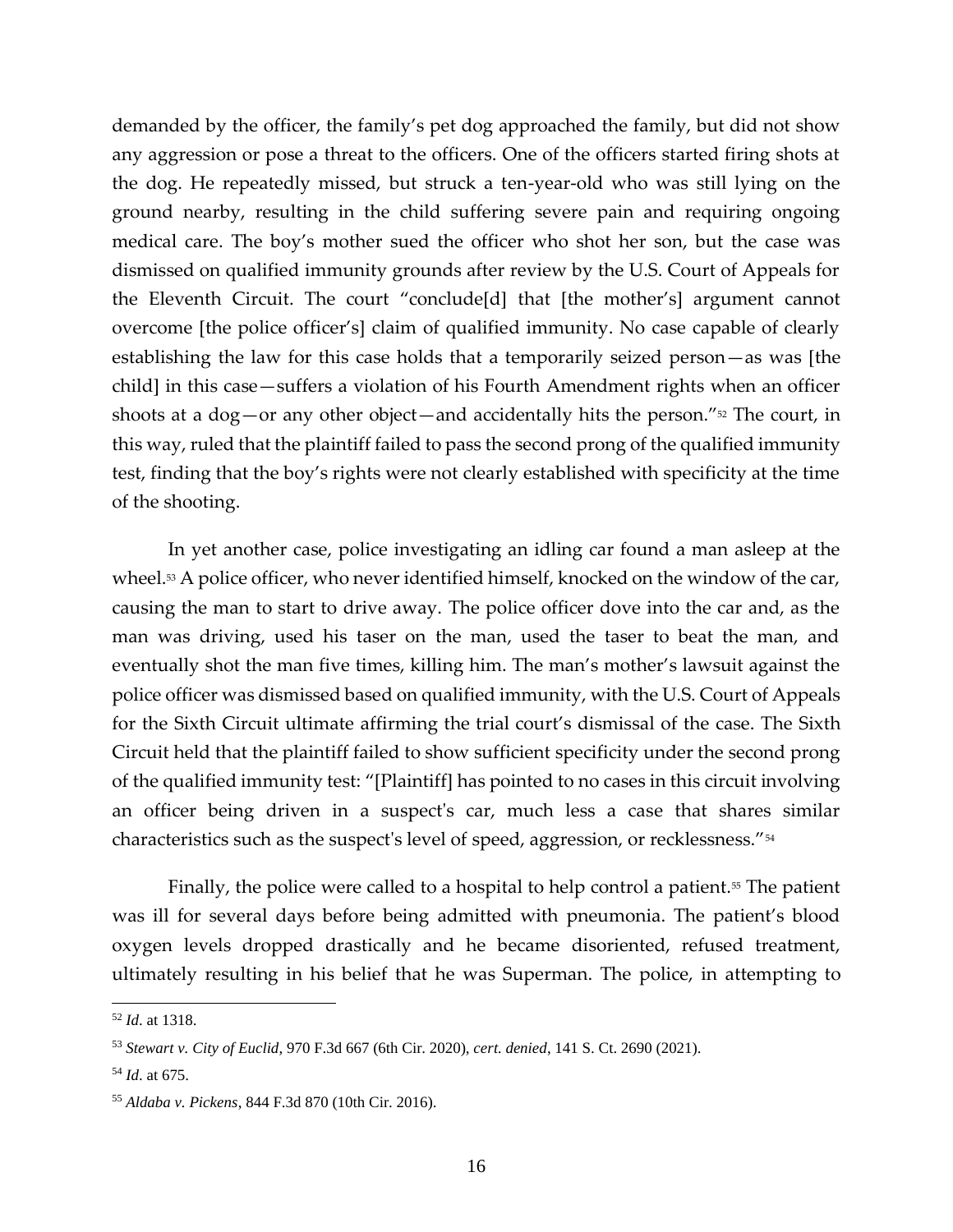control the patient, used their tasers on him, struggled with him, and held him down so that a nurse could inject him with a sedative. After the injection, though, the patient went into cardiac arrest and subsequently died. The medical examiner determined that "exertion during the struggle with the officers exacerbated his underlying pneumonia."<sup>56</sup> The man's estate sued the police officers under a theory that they used excessive force. The U.S. Court of Appeals for the Tenth Circuit ruled that the case should have been dismissed on qualified immunity grounds, finding that "[u]nder [the] rules [of qualified immunity], the Estate cannot show that the officers violated clearly established law."<sup>57</sup> Once again, a plaintiff was prevented from having a case tried because a court determined that there was not sufficiently specific precedent to meet the second prong of the qualified immunity test.

Each of these cases illustrate how qualified immunity has been exploited by police officers to prevent plaintiffs from even having a jury hear their cases. The cases also illustrate for Congress how the doctrine permits courts to inject themselves into a case in ways that the Civil Rights Act of 1871 and Section 1983 never intended. It is time to abolish this defense.

### **V. ABOLISHING QUALIFIED IMMUNITY WILL ALSO BENEFIT THE POLICE**

While there are many ways in which qualified immunity harms victims and the broader community, abolishing it would also better serve police officers themselves. Abolishing qualified immunity would allow victims whose rights have been violated to have their day in court, and to be heard and receive a chance at justice. Abolishing qualified immunity would also send a broader signal to the community that everyone has access to justice and that police abuse will not be tolerated by society. But perhaps least understood, abolishing qualified immunity would help police officers in two ways: by providing clearer guidelines on what is permitted and what is not, resulting in clearer rules for the police officers and leading to better policing overall; and by increasing public trust in the police.

<sup>56</sup> *Id*. at 876 (internal quotations omitted).

<sup>57</sup> *Id*. at 877.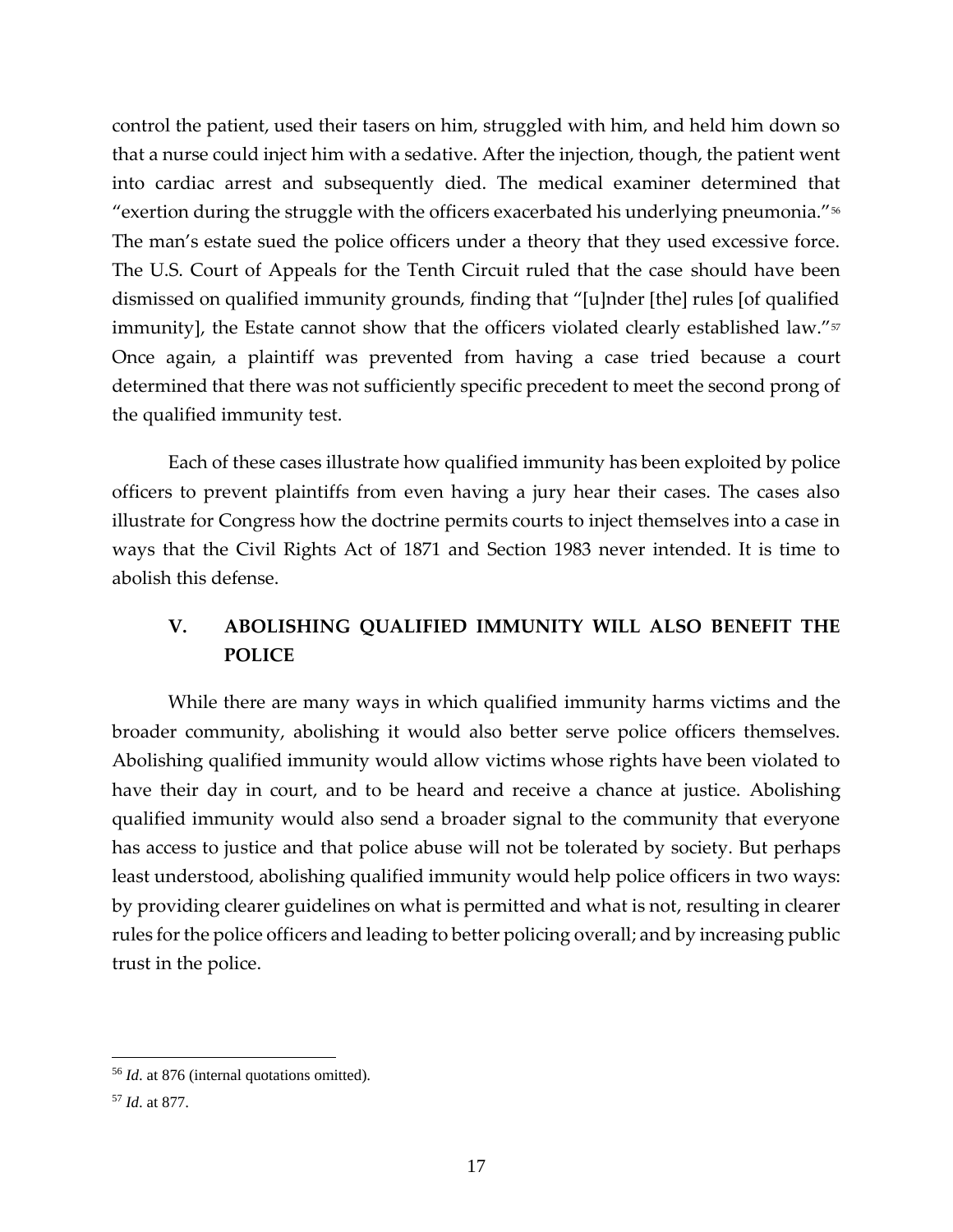Recent years have shown an increased public mistrust of law enforcement, which serves to make communities less safe while also undermining police officer morale. It is clear that public confidence in policing has declined over the past decade.<sup>58</sup> In 2020, public confidence in police fell below 50 percent for the first time on record.<sup>59</sup> Police officers see the effects of this erosion in public trust: 86% of police officers surveyed themselves acknowledged that high-profile incidents where police had fatal encounters made it harder for them to do their jobs. $60$  The perception that police officers are above the law also clearly lowers public confidence in police, which makes the job of policing more difficult. Abolishing qualified immunity would send a strong message to the community that police misconduct will not be tolerated, a strong message to victims that they can and will be heard in court, and a strong message to police departments and state and local governments that bad actors have no place in law enforcement. And individual police officers would have clearer guidelines of what is and is not appropriate behavior in law enforcement.

Qualified immunity, in addition to providing no recourse for victims of police misconduct, fails to provide sufficient guidance to the police themselves. Despite repeated court precedent that cases with similar facts should define what is "clearly established," courts, including the Supreme Court, have demanded much more specificity, further transforming qualified immunity to a doctrine of protection against almost any accountability whatsoever. Making the issue worse is the fact the Supreme Court has refused to define what factual similarity means. <sup>61</sup> Therefore courts—not to mention the police—are forced to adjust their qualified immunity analysis in an ad hoc manner, further shielding police officers from accountability but also leaving other officers uncertain of what is permissible conduct. Courts have substantial disagreements over which authoritative sources may be used to show "clearly established" law because

<sup>58</sup> Megan Brenan, *Americans' Confidence in Major U.S. Institutions Dips*, GALLUP (Jul. 14, 2021), *available at*  [https://news.gallup.com/poll/352316/americans-confidence-major-institutions-dips.aspx.](https://news.gallup.com/poll/352316/americans-confidence-major-institutions-dips.aspx)

<sup>59</sup> James Craven, Jay Schweikert, and Clark Neily, *How Qualified Immunity Hurts Law Enforcement*, CATO (Feb. 15, 2022), *available at* <https://www.cato.org/study/how-qualified-immunity-hurts-law-enforcement>

<sup>60</sup> *Id*.

<sup>61</sup> *See United States v. Lanier*, 520 U.S. 259, 271 (1997) ("In some circumstances, as when an earlier case expressly leaves open whether a general rule applies to the particular type of conduct at issue, a very high degree of prior factual particularity may be necessary. But general statements of the law are not inherently incapable of giving fair and clear warning, and in other instances a general constitutional rule already identified in the decisional law may apply with obvious clarity to the specific conduct in question...." (internal citations omitted)).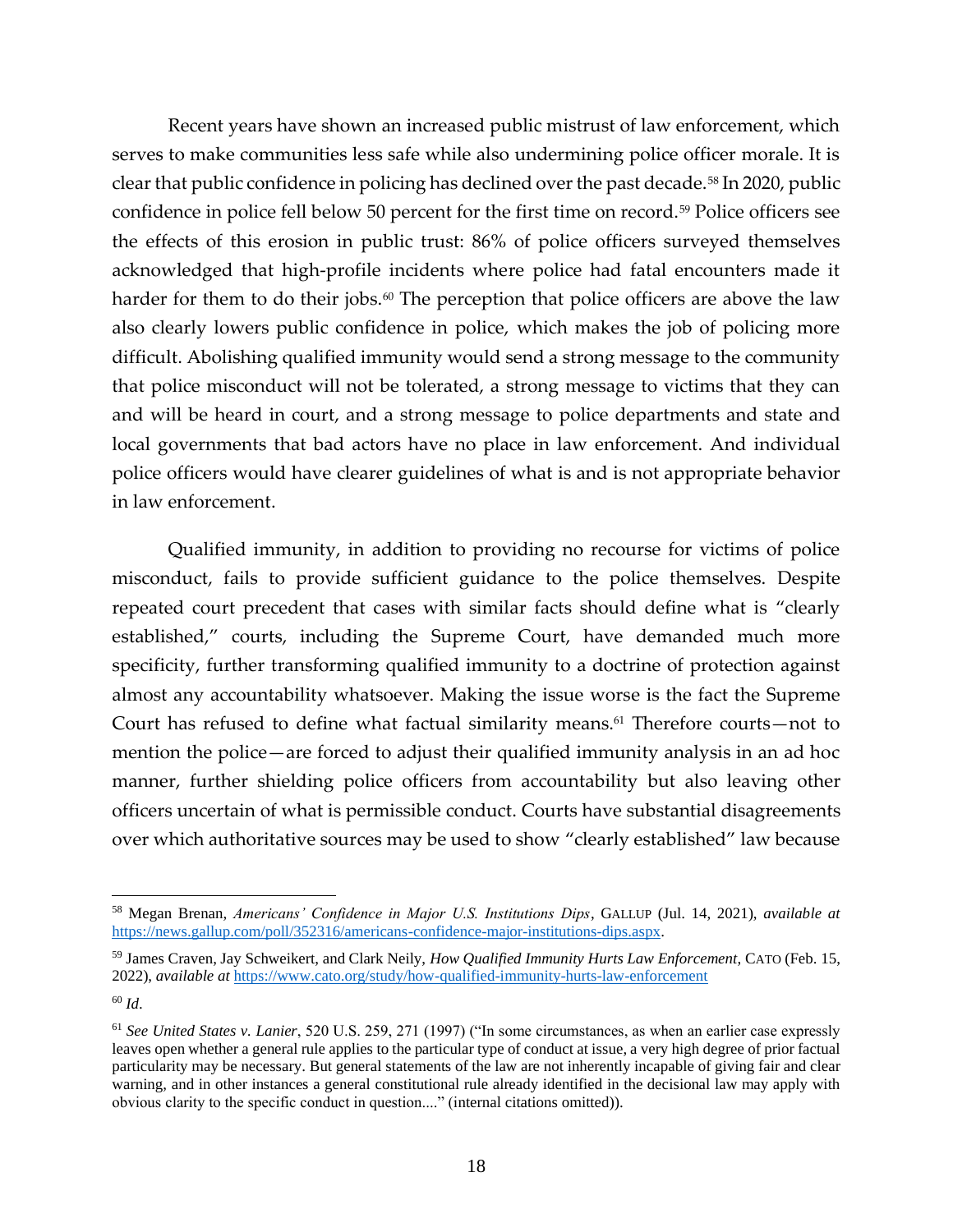the Supreme Court has failed to articulate a single approach, resulting in lower courts employing conflicting standards.<sup>62</sup> By abolishing qualified immunity, Congress would eliminate this uncertainty, for both courts around the country as well as for the police.

The concern that police officers and police unions often express—that eliminating qualified immunity would make it harder for police departments to recruit and that police officers would be hesitant to do their jobs because they are exposed to financial ruin—is simply unrealized. State and local law nearly always ensures that police officers are not required to pay for settlements or judgements against them. $63$  In nearly  $10,000$ cases against law enforcement agencies where the victim received payments, individual law enforcement officers contributed to settlements in less than one half of one percent of the cases, and paid approximately 00.02% percent of the total awards to plaintiffs.<sup>64</sup> This is because police officers and other government officials are almost always indemnified by government employers. Abolishing qualified immunity thus comes without risk of financial ruin for police officers, but increases guidance on what is permitted police conduct, resulting in increased community trust in the police and the courts.

#### **VI. CONCLUSION**

The time to eliminate qualified immunity is long overdue. As conservative Fifth Circuit judge Don Willett noted in a 2019 dissent, "even in this hyperpartisan age, there is a growing, cross-ideological chorus of jurists and scholars urging recalibration of contemporary immunity jurisprudence." <sup>65</sup> Justice Clarence Thomas has also made clear his view that the courts "should reconsider… qualified immunity jurisprudence." 66 Although judges like these have urged such a reconsideration, the fact remains that courts

<sup>62</sup> *See, e.g.*, *Hatch v. Dep't. for Children, Youth, & Their Families*, 274 F.3d 12, 23 (1st Cir. 2001) (explaining that courts must look not only to Supreme Court precedent but to all available case law in order to determine the contours of a particular right). *But see Wilson v. Layne*, 141 F.3d 111, 114 (4th Cir. 1998), *aff'd*, 526 U.S. 603 (1999) (clarifying that the law is clearly established only when it has been decided by the Supreme Court, the appropriate United States Court of Appeals, or the highest court of the forum state).

<sup>63</sup> Joanna C. Schwartz, *The Case Against Qualified Immunity*, 1797, May, 2018. *See also* NYC Comptroller, Fiscal Year 2019 Annual Claims Report (2020) at 18-20, *available at* [https://comptroller.nyc.gov/wp](https://comptroller.nyc.gov/wp-content/uploads/documents/Claims-Report-FY-2019.pdf)[content/uploads/documents/Claims-Report-FY-2019.pdf](https://comptroller.nyc.gov/wp-content/uploads/documents/Claims-Report-FY-2019.pdf) (finding that NYPD claims accounted for \$220.1 million (36% of total) of New York City tort claim payouts).

<sup>64</sup> *See* Schwartz, 93 Notre Dame L. Rev. at 1805.

<sup>65</sup> *Zadeh v. Robinson*, 928 F.3d 457, 480 (5th Cir. 2019) (Willett, J., dissenting).

<sup>66</sup> *Ziglar v. Abbasi*, 137 S. Ct. at 1872 (Thomas, J., concurring)